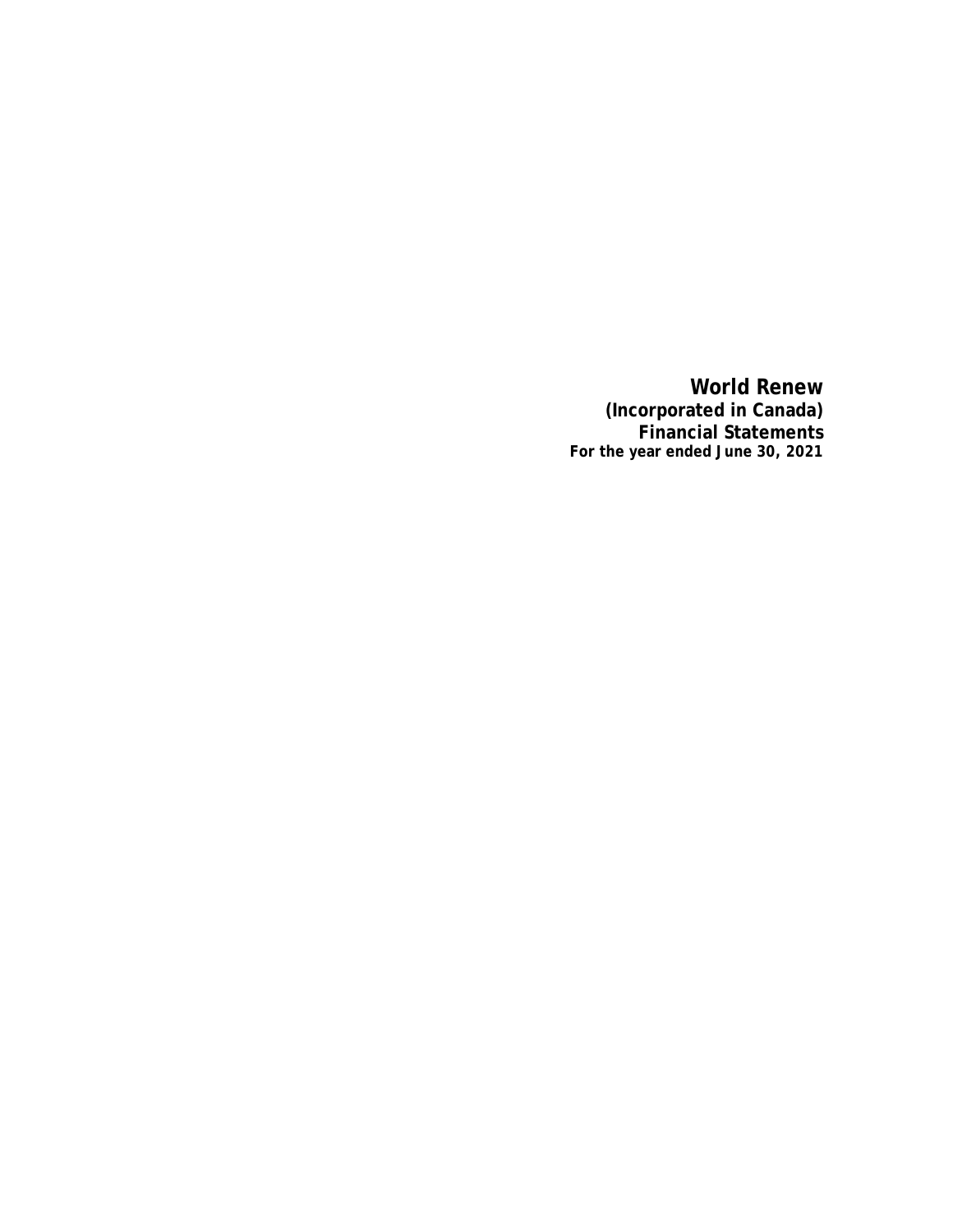### **World Renew Financial Statements For the year ended June 30, 2021**

|                                                    | <b>Contents</b> |
|----------------------------------------------------|-----------------|
|                                                    |                 |
| <b>Independent Auditor's Report</b>                | $2 - 3$         |
| <b>Financial Statements</b>                        |                 |
| <b>Statement of Financial Position</b>             | $4 - 5$         |
| <b>Statement of Activities</b>                     | $6 - 7$         |
| Schedule of Functional Expenses                    | $8 - 9$         |
| Statement of Changes in Net Assets                 | 10              |
| <b>Statement of Cash Flows</b>                     | 11              |
| Notes to Financial Statements                      | $12 - 17$       |
| Schedule of Overseas Development Programs Expenses | 18              |
| Schedule of Disaster Programs Expenses             | 19              |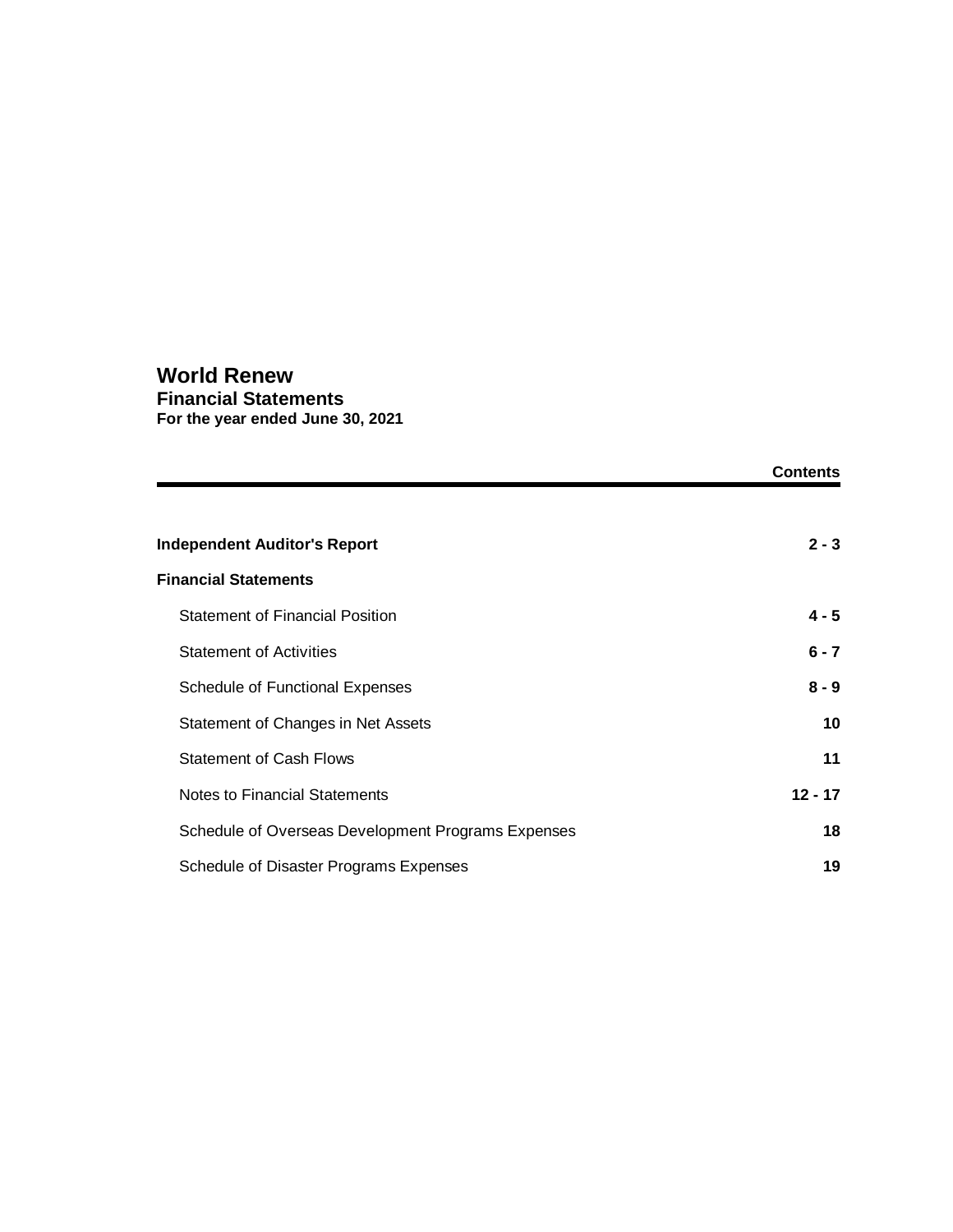

Tel: 289 881 1111 Fax: 905 845 8615 www.bdo.ca

BDO Canada LLP 360 Oakville Place Drive, Suite 500 Oakville ON L6H 6K8 Canada

## **Independent Auditor's Report**

**To the Governing Board of World Renew**

**Qualified Opinion**

We have audited the financial statements of World Renew (the "Organization"), which comprise the statement of financial position as at June 30, 2021, and the statements of activities and changes in net assets, and cash flows for the year then ended, and notes to the financial statements, including a summary of significant accounting policies.

In our opinion, except for the possible effects of the matter described in the *Basis for Qualified Opinion* section of our report, the accompanying financial statements present fairly, in all material respects, the financial position of the Organization as at June 30, 2021, and its results of operations and its cash flows for the year then ended in accordance with Canadian accounting standards for not-for-profit organizations.

#### **Basis for Qualified Opinion**

In common with many not-for-profit organizations, the Organization derives revenue from donations, the completeness of which is not susceptible to satisfactory audit verification. Accordingly, verification of this revenue was limited to the amounts recorded in the records of the Organization. Therefore, we were not able to determine whether any adjustments might be necessary to revenue, excess (deficiency) of revenue over expenses, and cash flows from operations for the years ended June 30, 2021 and 2020, current assets as at June 30, 2021 and 2020, and net assets as at July 1 and June 30 for both the 2021 and 2020 years. Our audit opinion on the financial statements for the year ended June 30, 2020 was modified accordingly because of the possible effects of this limitation in scope.

We conducted our audit in accordance with Canadian generally accepted auditing standards. Our responsibilities under those standards are further described in the *Auditor'S Responsibilities for the Audit of the Financial Statements* section of our report. We are independent of the Organization in accordance with the ethical requirements that are relevant to our audit of the financial statements in Canada, and we have fulfilled our other ethical responsibilities in accordance with these requirements. We believe that the audit evidence we have obtained is sufficient and appropriate to provide a basis for our qualified audit opinion.

**Responsibilities of Management and Those Charged with Governance for the Financial Statements**

Management is responsible for the preparation and fair presentation of these financial statements in accordance with Canadian accounting standards for not-for-profit organizations, and for such internal control as management determines is necessary to enable the preparation of financial statements that are free from material misstatement, whether due to fraud or error.

In preparing the financial statements, management is responsible for assessing the Organization'S ability to continue as a going concern, disclosing, as applicable, matters related to going concern and using the going concern basis of accounting unless management either intends to liquidate the Organization or to cease operations, or has no realistic alternative but to do so.

Those charged with governance are responsible for overseeing the Organization's financial reporting process.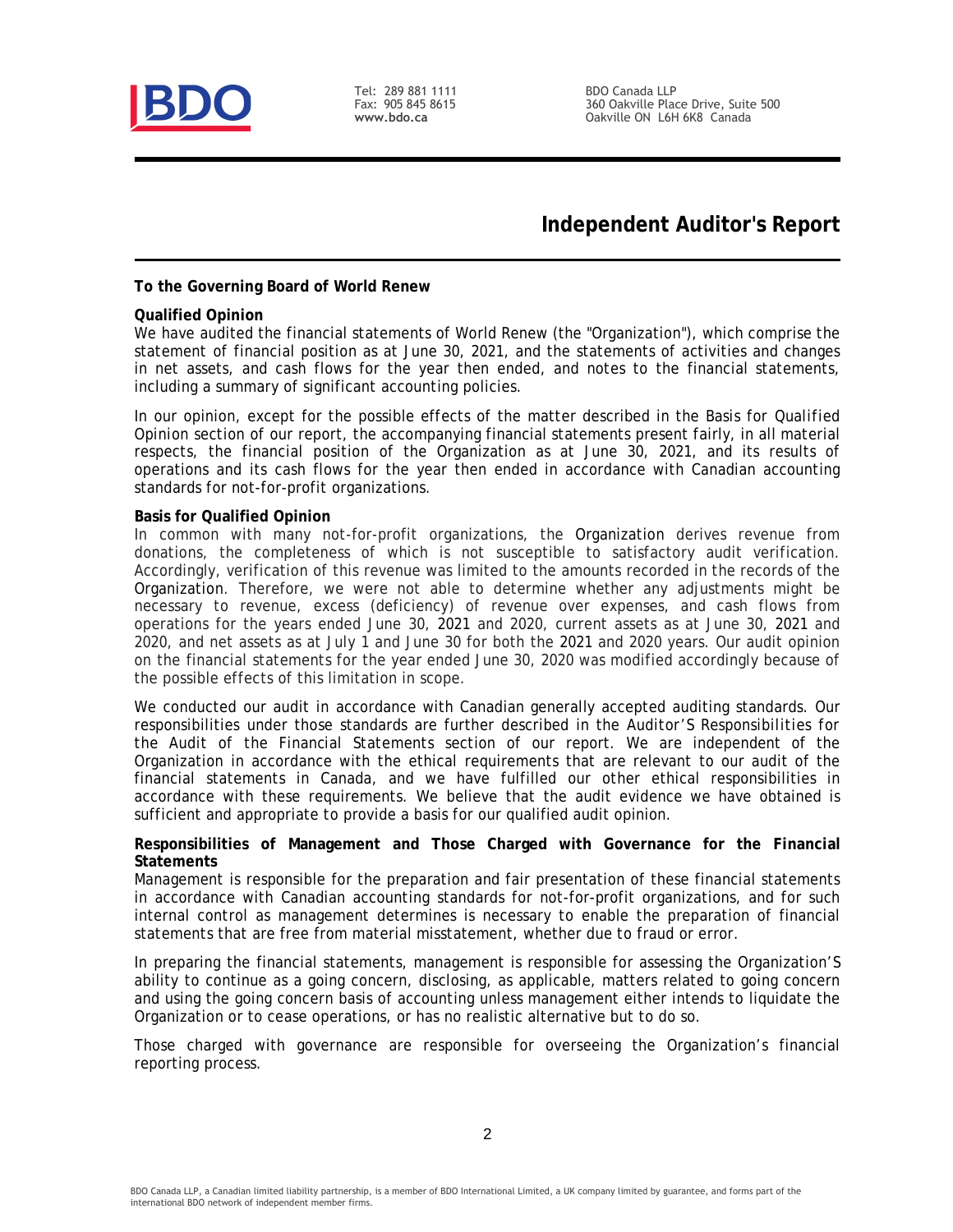

**Auditor's Responsibilities for the Audit of the Financial Statements**

Our objectives are to obtain reasonable assurance about whether the financial statements as a whole are free from material misstatement, whether due to fraud or error, and to issue an auditor's report that includes our opinion. Reasonable assurance is a high level of assurance, but is not a guarantee that an audit conducted in accordance with Canadian generally accepted auditing standards will always detect a material misstatement when it exists. Misstatements can arise from fraud or error and are considered material if, individually or in the aggregate, they could reasonably be expected to influence the economic decisions of users taken on the basis of these financial statements.

As part of an audit in accordance with Canadian generally accepted auditing standards, we exercise professional judgment and maintain professional skepticism throughout the audit. We also:

- Identify and assess the risks of material misstatement of the financial statements, whether due to fraud or error, design and perform audit procedures responsive to those risks, and obtain audit evidence that is sufficient and appropriate to provide a basis for our opinion. The risk of not detecting a material misstatement resulting from fraud is higher than for one resulting from error, as fraud may involve collusion, forgery, intentional omissions, misrepresentations, or the override of internal control.
- Obtain an understanding of internal control relevant to the audit in order to design audit procedures that are appropriate in the circumstances, but not for the purpose of expressing an opinion on the effectiveness of the Organization's internal control.
- Evaluate the appropriateness of accounting policies used and the reasonableness of accounting estimates and related disclosures made by management.
- Conclude on the appropriateness of management's use of the going concern basis of accounting and, based on the audit evidence obtained, whether a material uncertainty exists related to events or conditions that may cast significant doubt on the Organization's ability to continue as a going concern. If we conclude that a material uncertainty exists, we are required to draw attention in our auditor's report to the related disclosures in the financial statements or, if such disclosures are inadequate, to modify our opinion. Our conclusions are based on the audit evidence obtained up to the date of our auditor's report. However, future events or conditions may cause the Organization to cease to continue as a going concern.
- Evaluate the overall presentation, structure and content of the financial statements, including the disclosures, and whether the financial statements represent the underlying transactions and events in a manner that achieves fair presentation.

We communicate with those charged with governance regarding, among other matters, the planned scope and timing of the audit and significant audit findings, including any significant deficiencies in internal control that we identify during our audit.

BDO Canada LLP

Chartered Professional Accountants, Licensed Public Accountants Oakville, Ontario December 20, 2021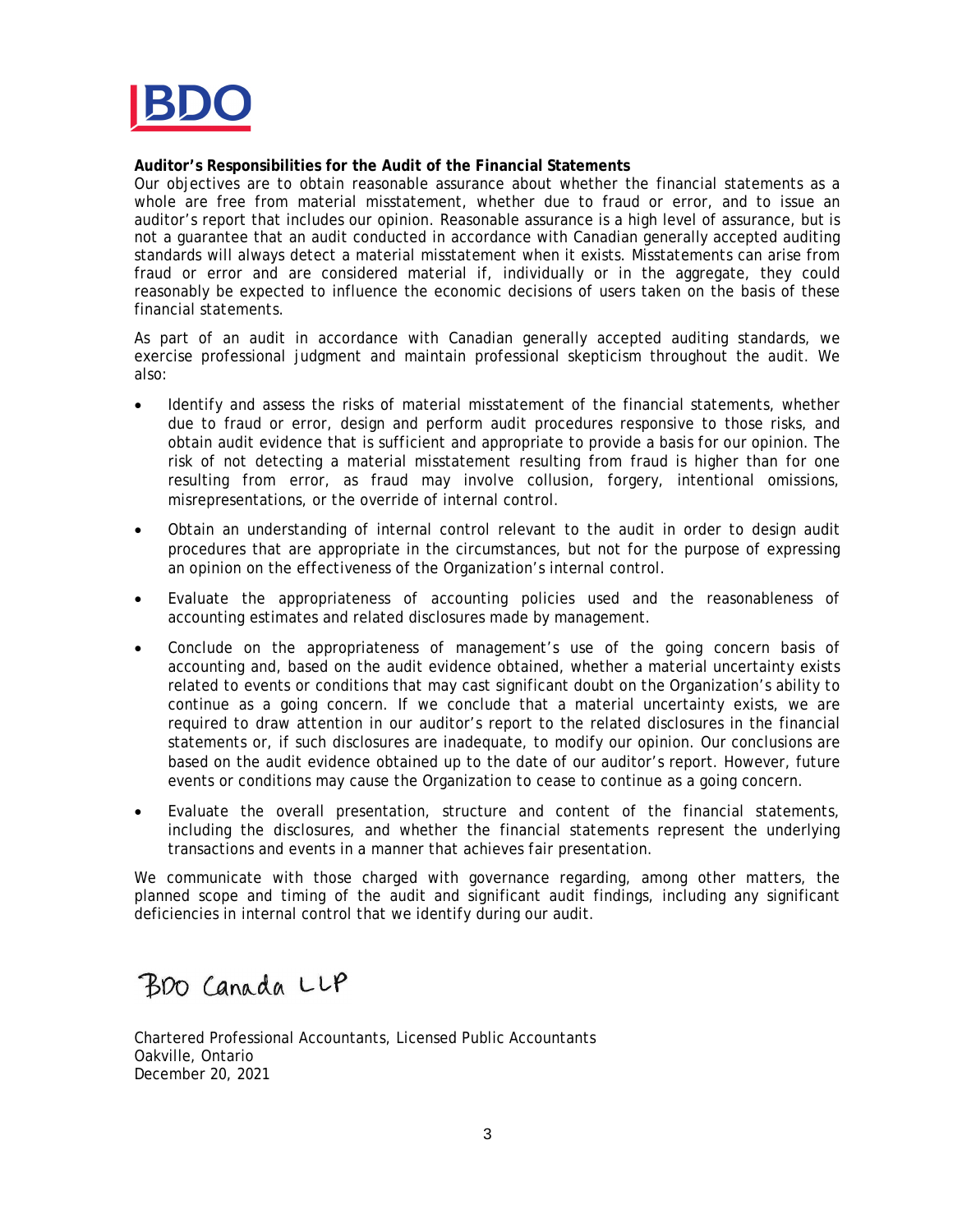## **World Renew Statement of Financial Position**

| JUNE JU, ZUZ I                              |                   |    |                            |    |             |    |                  |
|---------------------------------------------|-------------------|----|----------------------------|----|-------------|----|------------------|
|                                             | Operating         |    | Board<br><b>Designated</b> |    | <b>CFGB</b> |    | <b>Total</b>     |
| <b>Assets</b>                               |                   |    |                            |    |             |    |                  |
| Current                                     |                   |    |                            |    |             |    |                  |
| Cash                                        | 1,697,394         | s  | 3,436,050                  | S  |             | S  | 5,133,444        |
| Accounts receivable                         | 128,771<br>65,450 |    |                            |    |             |    | 128,771          |
| Prepaid expenses<br>Field advances (Note 2) | 61,402            |    |                            |    |             |    | 65,450<br>61,402 |
| Due from related parties (Note 3)           | 4,673,731         |    |                            |    |             |    | 4,673,731        |
|                                             | 6,626,748         |    | 3,436,050                  |    |             |    | 10,062,798       |
| Investment in CFGB (Note 4)                 |                   |    |                            |    | 5,909,454   |    | 5,909,454        |
| Capital assets (Note 5)                     | 2,392             |    |                            |    |             |    | 2,392            |
|                                             | \$<br>6,629,140   | \$ | 3,436,050                  | \$ | 5,909,454   |    | \$15,974,644     |
| <b>Liabilities</b>                          |                   |    |                            |    |             |    |                  |
| Current                                     |                   |    |                            |    |             |    |                  |
| Accounts payable and                        |                   |    |                            |    |             |    |                  |
| accrued liabilities                         | \$<br>829,978     | \$ |                            | S  |             | \$ | 829,978          |
| Deferred contributions (Note 6)             | 3,989,175         |    |                            |    |             |    | 3,989,175        |
|                                             | 4,819,153         |    |                            |    |             |    | 4,819,153        |
| <b>Net Assets</b>                           |                   |    |                            |    |             |    |                  |
| Operating<br>Restricted                     | 1,809,987         |    |                            |    |             |    | 1,809,987        |
| Board designated                            |                   |    | 3,436,050                  |    |             |    | 3,436,050        |
| CFGB (Note 4)                               |                   |    |                            |    | 5,909,454   |    | 5,909,454        |
|                                             | 1,809,987         |    | 3,436,050                  |    | 5,909,454   |    | 11,155,491       |
|                                             | 6,629,140         |    | 3,436,050                  | s  | 5,909,454   | s  | 15,974,644       |

On behalf of the Board:

 $1.0042000004$ 

Director Buser Director

The accompanying notes are an integral part of these financial statements.

4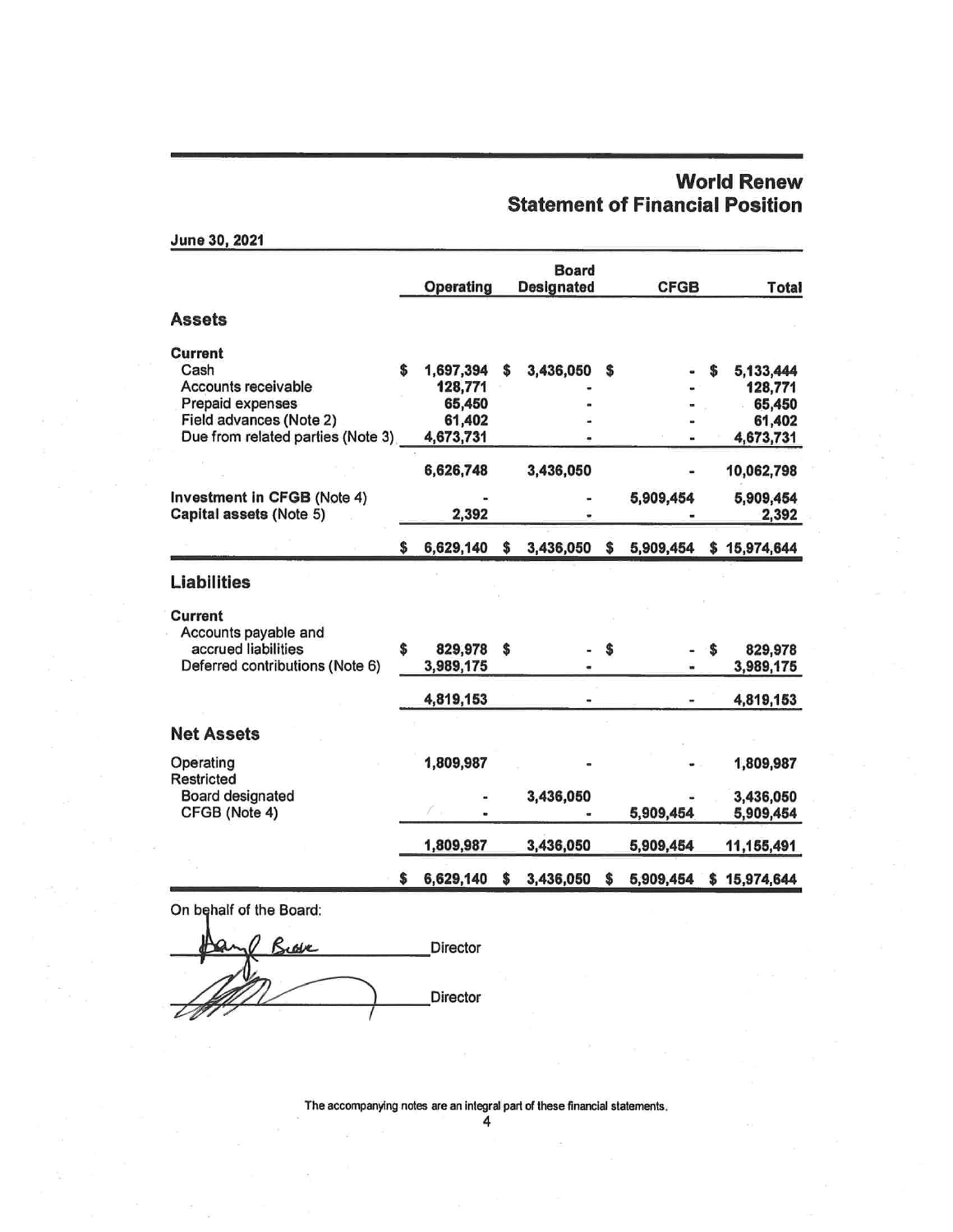## **World Renew Statement of Financial Position**

|                                                                                                                                   |    | <b>Operating</b>                                       |    | <b>Board</b><br><b>Designated</b> |    | <b>CFGB</b> | <b>Total</b>                                                 |
|-----------------------------------------------------------------------------------------------------------------------------------|----|--------------------------------------------------------|----|-----------------------------------|----|-------------|--------------------------------------------------------------|
| <b>Assets</b>                                                                                                                     |    |                                                        |    |                                   |    |             |                                                              |
| <b>Current</b><br>Cash<br>Accounts receivable<br>Prepaid expenses<br>Field advances (Note 2)<br>Due from related parties (Note 3) | \$ | 1,107,653<br>315,444<br>39,730<br>464,712<br>4,704,388 | \$ | 2,437,318                         | \$ |             | \$<br>3,544,971<br>315,444<br>39,730<br>464,712<br>4,704,388 |
|                                                                                                                                   |    | 6,631,927                                              |    | 2,437,318                         |    |             | 9,069,245                                                    |
| <b>Investment in CFGB (Note 4)</b><br>Capital assets (Note 5)                                                                     |    | 4,339                                                  |    |                                   |    | 2,403,679   | 2,403,679<br>4,339                                           |
|                                                                                                                                   | \$ | 6,636,266                                              | S. | 2,437,318                         | -S | 2,403,679   | \$11,477,263                                                 |
| <b>Liabilities</b>                                                                                                                |    |                                                        |    |                                   |    |             |                                                              |
| <b>Current</b><br>Accounts payable and<br>accrued liabilities<br>Deferred contributions (Note 6)                                  | \$ | 585,285<br>5,411,445                                   | \$ |                                   | \$ |             | \$<br>585,285<br>5,411,445                                   |
|                                                                                                                                   |    | 5,996,730                                              |    |                                   |    |             | 5,996,730                                                    |
| <b>Net Assets</b>                                                                                                                 |    |                                                        |    |                                   |    |             |                                                              |
| Operating<br>Restricted                                                                                                           |    | 639,536                                                |    |                                   |    |             | 639,536                                                      |
| Board designated<br>CFGB (Note 4)                                                                                                 |    |                                                        |    | 2,437,318                         |    | 2,403,679   | 2,437,318<br>2,403,679                                       |
|                                                                                                                                   |    | 639,536                                                |    | 2,437,318                         |    | 2,403,679   | 5,480,533                                                    |
|                                                                                                                                   | \$ | 6,636,266                                              | \$ | 2,437,318                         | \$ | 2,403,679   | \$11,477,263                                                 |

**June 30, 2020**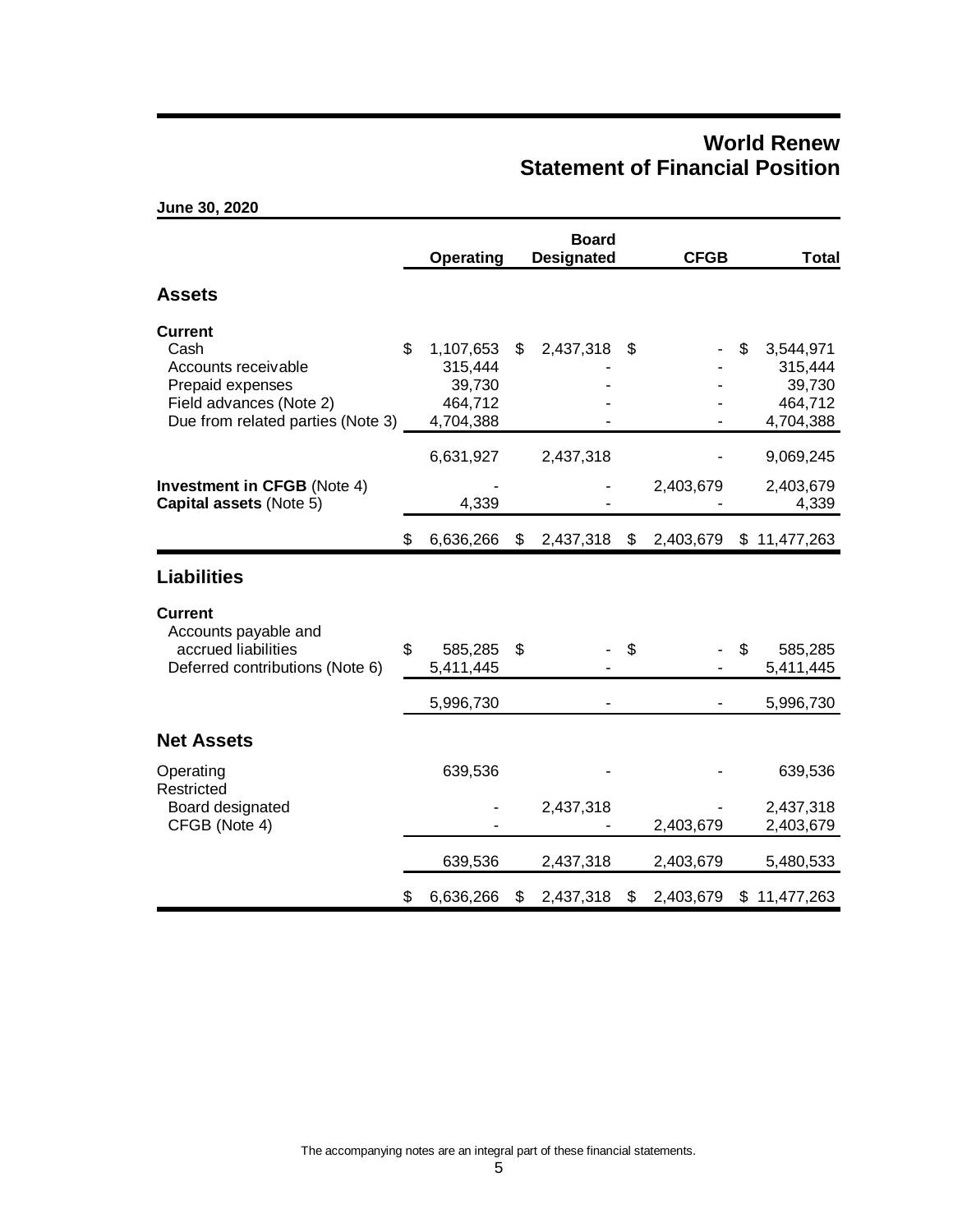## **World Renew Statement of Activities**

|                                                             |                  |    | <b>Board</b>      |                 |                 |
|-------------------------------------------------------------|------------------|----|-------------------|-----------------|-----------------|
|                                                             | <b>Operating</b> |    | <b>Designated</b> | <b>CFGB</b>     | <b>Total</b>    |
| Revenue                                                     |                  |    |                   |                 |                 |
| Contributions                                               |                  |    |                   |                 |                 |
| Development programs                                        | \$<br>3,615,476  | \$ |                   | \$              | \$<br>3,615,476 |
| Disaster programs                                           | 1,054,950        |    |                   | 4,535,667       | 5,590,617       |
| Unspecified                                                 | 3,723,974        |    | 1,742,651         |                 | 5,466,625       |
|                                                             | 8,394,400        |    | 1,742,651         | 4,535,667       | 14,672,718      |
| Other revenue                                               |                  |    |                   |                 |                 |
| Government sourced                                          |                  |    |                   |                 |                 |
| contributions (Note 4)                                      | 1,834            |    |                   | 6,737,533       | 6,739,367       |
| Grants from others                                          | 2,994,373        |    |                   |                 | 2,994,373       |
| Investment income and other                                 | 342,323          |    |                   |                 | 342,323         |
|                                                             | 11,732,930       |    | 1,742,651         | 11,273,200      | 24,748,781      |
| <b>Expenses</b><br>Program services<br>Overseas development |                  |    |                   |                 |                 |
| (Schedule)                                                  | 3,992,821        |    |                   |                 | 3,992,821       |
| Disaster programs (Schedule)                                | 3,176,242        |    |                   |                 | 3,176,242       |
| Domestic development                                        | 303,629          |    |                   |                 | 303,629         |
| <b>Education and justice</b>                                | 902,960          |    |                   |                 | 902,960         |
| CFGB (Note 4)                                               |                  |    |                   | 7,767,425       | 7,767,425       |
| Total program services                                      | 8,375,652        |    |                   | 7,767,425       | 16,143,077      |
| Support services                                            |                  |    |                   |                 |                 |
| Resource development                                        | 1,559,603        |    |                   |                 | 1,559,603       |
| Management and general                                      | 1,371,143        |    |                   |                 | 1,371,143       |
| Total support services                                      | 2,930,746        |    |                   |                 | 2,930,746       |
|                                                             | 11,306,398       |    |                   | 7,767,425       | 19,073,823      |
| <b>Excess of revenue</b><br>over expenses                   | \$<br>426,532    | S  | 1,742,651         | \$<br>3,505,775 | \$<br>5,674,958 |

**For the year ended June 30, 2021**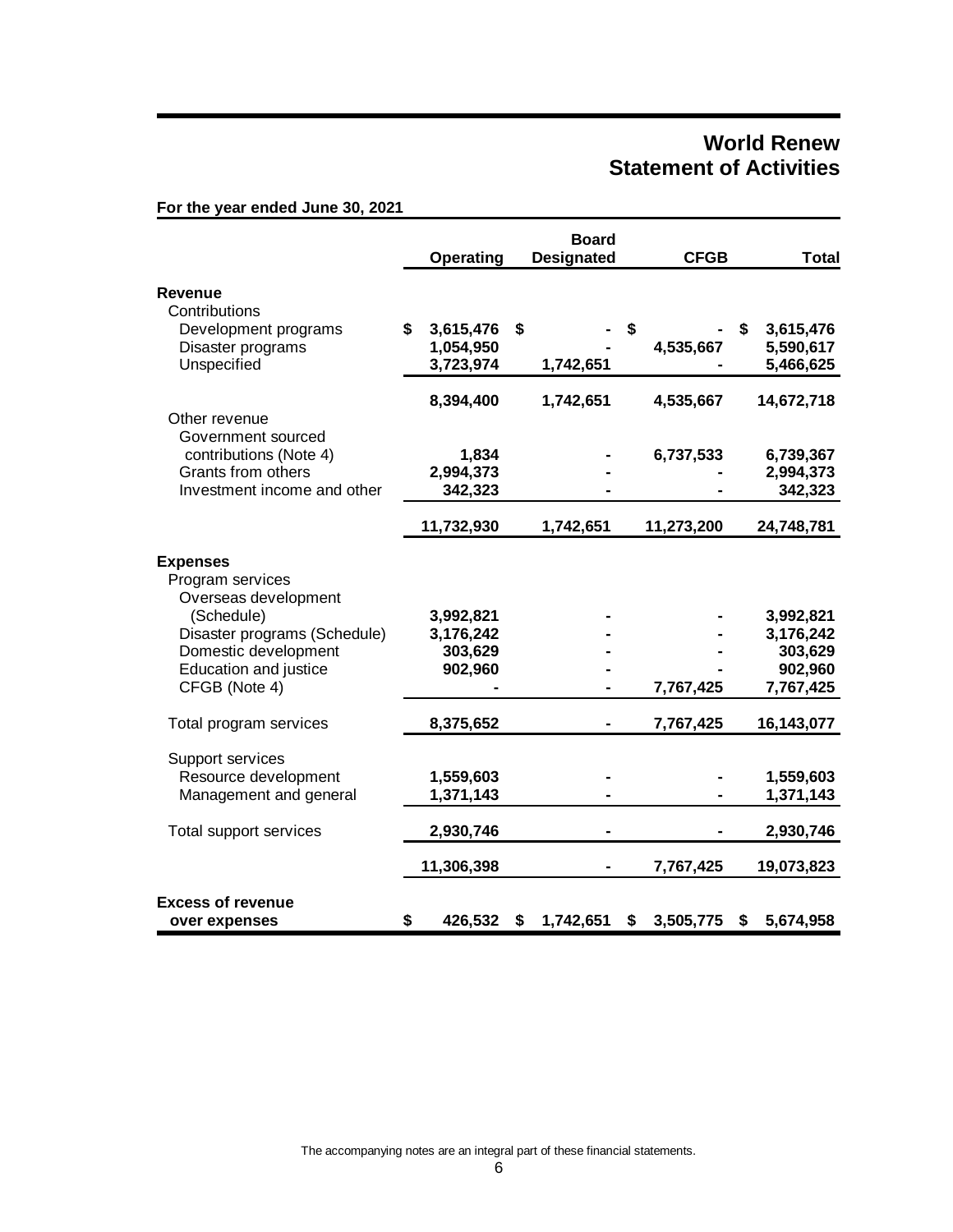## **World Renew Statement of Activities**

|                                                        |    | Operating   | <b>Board</b><br><b>Designated</b> | <b>CFGB</b>   | <b>Total</b>     |
|--------------------------------------------------------|----|-------------|-----------------------------------|---------------|------------------|
| Revenue                                                |    |             |                                   |               |                  |
| Contributions                                          |    |             |                                   |               |                  |
| Development programs                                   | \$ | 3,499,708   | \$                                | \$            | \$<br>3,499,708  |
| Disaster programs                                      |    | 732,284     |                                   | 3,453,315     | 4,185,599        |
| Unspecified                                            |    | 3,633,349   | 566,792                           |               | 4,200,141        |
|                                                        |    | 7,865,341   | 566,792                           | 3,453,315     | 11,885,448       |
| Other revenue                                          |    |             |                                   |               |                  |
| Government sourced                                     |    |             |                                   |               |                  |
| contributions (Note 4)                                 |    | 2,128       |                                   | 6,911,372     | 6,913,500        |
| Grants from others                                     |    | 2,371,922   |                                   |               | 2,371,922        |
| Investment income and other                            |    | 556,899     |                                   |               | 556,899          |
|                                                        |    | 10,796,290  | 566,792                           | 10,364,687    | 21,727,769       |
| <b>Expenses</b>                                        |    |             |                                   |               |                  |
| Program services                                       |    |             |                                   |               |                  |
| Overseas development                                   |    |             |                                   |               |                  |
| (Schedule)                                             |    | 4,286,615   |                                   |               | 4,286,615        |
| Disaster programs (Schedule)                           |    | 4,330,634   |                                   |               | 4,330,634        |
| Domestic development                                   |    | 306,597     |                                   |               | 306,597          |
| Education and justice                                  |    | 720,065     |                                   |               | 720,065          |
| CFGB (Note 4)                                          |    |             |                                   | 10,172,563    | 10,172,563       |
| Total program services                                 |    | 9,643,911   |                                   | 10,172,563    | 19,816,474       |
|                                                        |    |             |                                   |               |                  |
| Support services                                       |    |             |                                   |               |                  |
| Resource development                                   |    | 1,386,715   |                                   |               | 1,386,715        |
| Management and general                                 |    | 1,230,158   |                                   |               | 1,230,158        |
| Total support services                                 |    | 2,616,873   |                                   |               | 2,616,873        |
|                                                        |    | 12,260,784  |                                   | 10,172,563    | 22,433,347       |
| <b>Excess (deficiency) of revenue</b><br>over expenses | \$ | (1,464,494) | \$<br>566,792                     | \$<br>192,124 | \$<br>(705, 578) |

**For the year ended June 30, 2020**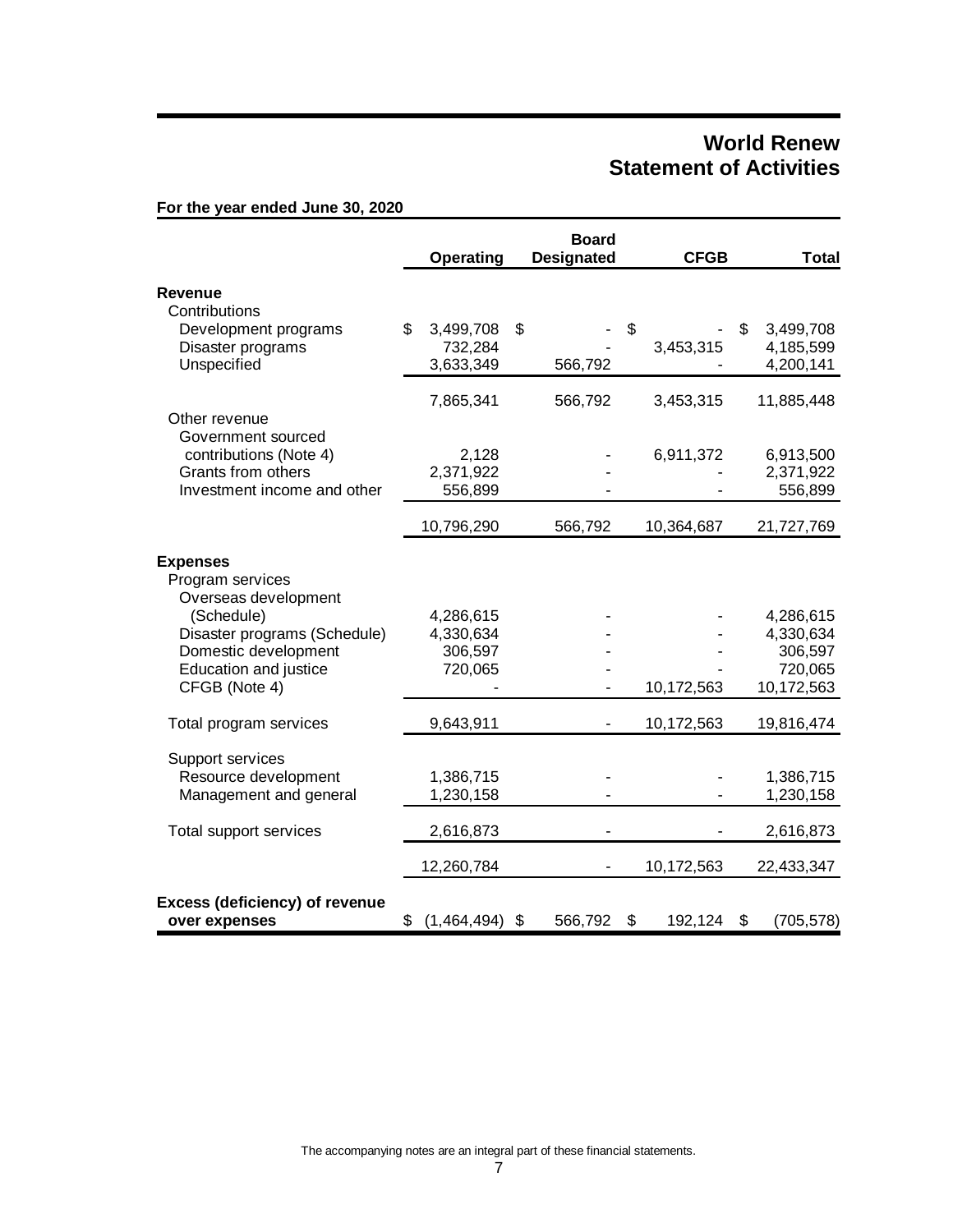# **World Renew Schedule of Functional Expenses**

### **For the year ended June 30, 2021**

|                                   |                         |                                                | <b>Program Services</b> |                                           |                          |               |                                | <b>Support Services</b>      |                |              |
|-----------------------------------|-------------------------|------------------------------------------------|-------------------------|-------------------------------------------|--------------------------|---------------|--------------------------------|------------------------------|----------------|--------------|
|                                   | Overseas<br>Development | <b>Disaster</b><br><b>Programs Development</b> | <b>Domestic</b>         | <b>Education</b><br>and<br><b>Justice</b> | <b>CFGB</b>              | <b>Total</b>  | <b>Resource</b><br>Development | Management<br>and<br>General | <b>Total</b>   | <b>Total</b> |
| <b>Expenses</b>                   |                         |                                                |                         |                                           |                          |               |                                |                              |                |              |
| <b>Salaries</b>                   | 1,106,824 \$<br>\$      | 461,491 \$                                     | 213,641 \$              | 90,285 \$                                 | - \$                     | 1,872,241 \$  | 932,255 \$                     | 274,812 \$                   | 1,207,067\$    | 3,079,308    |
| <b>Employee benefits</b>          | 389,767                 | 105.079                                        | 46,794                  | 25,933                                    |                          | 567,573       | 214,755                        | 64,661                       | 279,416        | 846,989      |
| Total salaries and benefits       | 1,496,591               | 566,570                                        | 260,435                 | 116,218                                   | $\overline{\phantom{0}}$ | 2,439,814     | 1,147,010                      | 339,473                      | 1,486,483      | 3,926,297    |
| Home office costs                 |                         |                                                |                         |                                           |                          |               |                                |                              |                |              |
| Operations                        | 142,725                 | 82,642                                         | 29,075                  | 67,808                                    |                          | 322,250       | 722,131                        | 1,005,488                    | 1,727,619      | 2,049,869    |
| <b>Printed materials</b>          |                         |                                                |                         |                                           |                          |               | 10,854                         |                              | 10,854         | 10,854       |
| Travel (recoveries)               | (4,663)                 | (1,756)                                        | 164                     | (500)                                     |                          | (6,755)       | 6,515                          | 21                           | 6,536          | (219)        |
| Facilities and equipment          | 23,100                  | 20,951                                         | 13,860                  | 9,240                                     |                          | 67,151        | 55,440                         | 25,048                       | 80,488         | 147,639      |
| Training/education                | 80,402                  | 478                                            |                         |                                           |                          | 80,880        | 6,190                          |                              | 6,190          | 87,070       |
| Promotional events and mailings   |                         | 10,688                                         | 95                      |                                           |                          | 10,783        | 114,946                        | 1,113                        | 116,059        | 126,842      |
| Allocation                        | $\blacksquare$          |                                                |                         | 710,194                                   |                          | 710,194       | (503, 483)                     |                              | (503, 483)     | 206,711      |
| Total home office costs           | 241,564                 | 113,003                                        | 43,194                  | 786,742                                   | $\blacksquare$           | 1,184,503     | 412,593                        | 1,031,670                    | 1,444,263      | 2,628,766    |
| <b>Field Costs</b>                |                         |                                                |                         |                                           |                          |               |                                |                              |                |              |
| Travel (recoveries)               | 38,440                  | (8,510)                                        |                         |                                           |                          | 29,930        |                                |                              |                | 29,930       |
| Vehicle                           | 70,995                  |                                                |                         |                                           |                          | 70,995        |                                |                              |                | 70,995       |
| Housing                           | 167,935                 | 16,437                                         |                         |                                           | $\blacksquare$           | 184,372       |                                |                              | ×,             | 184,372      |
| Field office costs                | 204,926                 | 1,309                                          |                         |                                           |                          | 206,235       |                                |                              |                | 206,235      |
| Training/education                | 60,056                  | 1,782                                          |                         |                                           | ٠                        | 61,838        |                                |                              |                | 61,838       |
| Field staff costs                 | 479,089                 | 121,832                                        |                         |                                           |                          | 600,921       |                                |                              |                | 600,921      |
| Objective costs                   |                         |                                                |                         |                                           |                          |               |                                |                              |                |              |
| Agriculture                       | 166,188                 |                                                |                         |                                           | $\blacksquare$           | 166,188       |                                |                              |                | 166,188      |
| Income generation                 | 13,310                  | $\blacksquare$                                 |                         |                                           | $\blacksquare$           | 13,310        |                                |                              | $\blacksquare$ | 13,310       |
| Health                            | 158,225                 |                                                |                         |                                           |                          | 158,225       |                                |                              | $\blacksquare$ | 158,225      |
| HIV/AIDS awareness and            |                         |                                                |                         |                                           |                          |               |                                |                              |                |              |
| prevention                        | 9,981                   |                                                |                         |                                           |                          | 9,981         |                                |                              | $\blacksquare$ | 9,981        |
| Literacy                          | 125,586                 |                                                |                         |                                           | $\blacksquare$           | 125,586       |                                |                              | $\blacksquare$ | 125,586      |
| Community development             | 414,498                 |                                                |                         |                                           |                          | 414,498       |                                |                              |                | 414,498      |
| Diaconal development              | 106,960                 |                                                |                         |                                           |                          | 106,960       |                                |                              |                | 106,960      |
| Justice                           | 97,813                  |                                                |                         |                                           |                          | 97,813        |                                |                              |                | 97,813       |
| Disaster relief and food security |                         | 2,363,819                                      |                         |                                           | 7,767,425                | 10,131,244    |                                |                              |                | 10,131,244   |
| Organizational capacity           |                         |                                                |                         |                                           |                          |               |                                |                              |                |              |
| development                       | 134,019                 |                                                |                         |                                           |                          | 134,019       |                                |                              |                | 134,019      |
| Water projects                    | 24,381                  |                                                |                         |                                           | $\blacksquare$           | 24,381        |                                |                              |                | 24,381       |
| Other                             | 52,312                  |                                                |                         |                                           |                          | 52,312        |                                |                              |                | 52,312       |
| Miscellaneous                     | (70, 048)               |                                                | $\blacksquare$          |                                           | $\blacksquare$           | (70, 048)     | $\blacksquare$                 | $\overline{\phantom{a}}$     | $\blacksquare$ | (70, 048)    |
| Total field costs                 | 2,254,666               | 2,496,669                                      | $\blacksquare$          | $\sim$                                    | 7,767,425                | 12,518,760    | $\blacksquare$                 | $\blacksquare$               | $\blacksquare$ | 12,518,760   |
| <b>Total expenses</b>             | 3,992,821 \$<br>\$      | 3,176,242 \$                                   | 303,629 \$              | 902,960 \$                                | 7,767,425 \$             | 16,143,077 \$ | 1,559,603 \$                   | 1,371,143 \$                 | 2,930,746 \$   | 19,073,823   |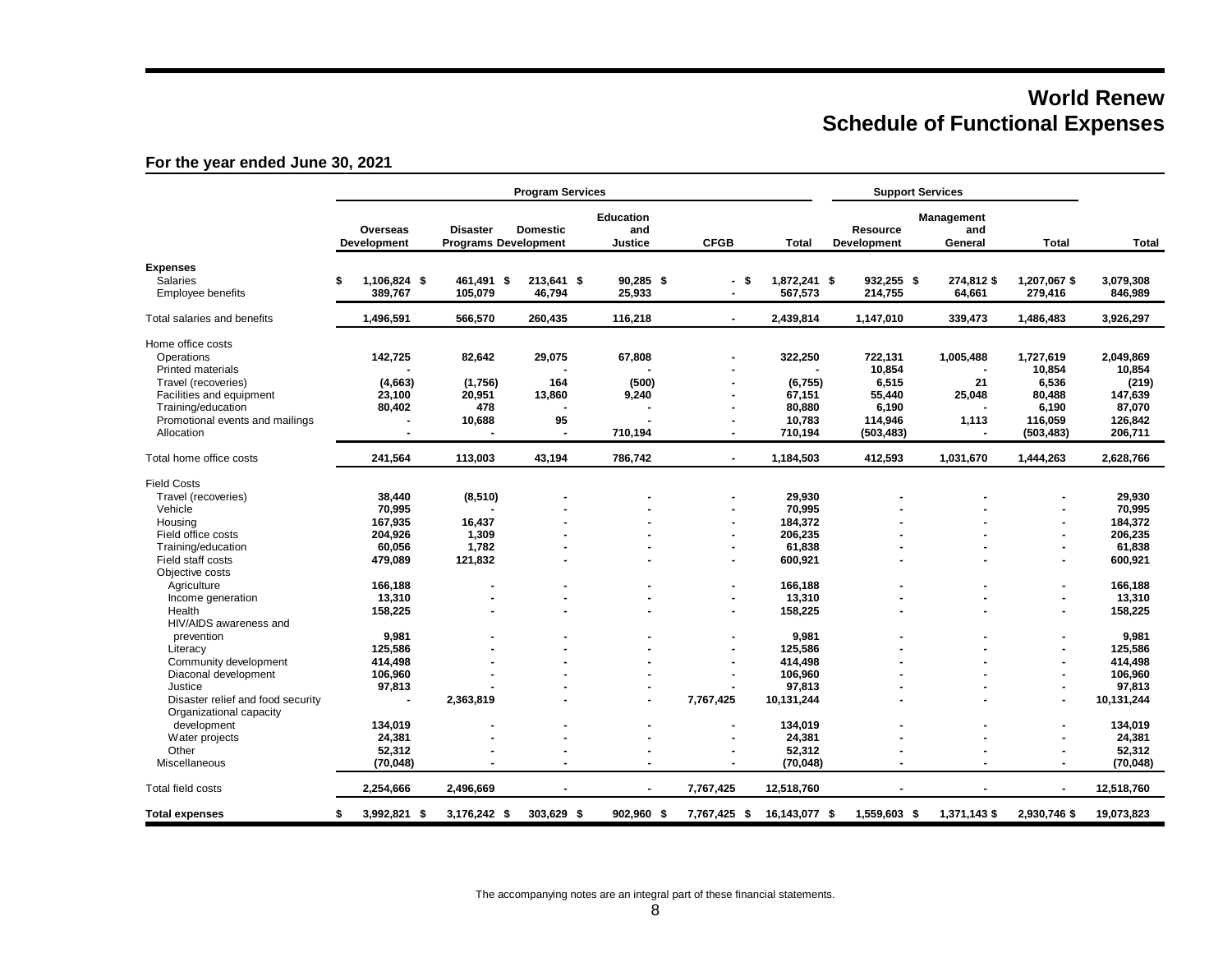# **World Renew Schedule of Functional Expenses**

### **For the year ended June 30, 2020**

|                                   | Overseas<br><b>Development</b> | <b>Disaster</b>             |                          | <b>Education</b>     |                          |                         |                                       |                              |                          |                      |
|-----------------------------------|--------------------------------|-----------------------------|--------------------------|----------------------|--------------------------|-------------------------|---------------------------------------|------------------------------|--------------------------|----------------------|
|                                   |                                | <b>Programs Development</b> | <b>Domestic</b>          | and<br>Justice       | <b>CFGB</b>              | <b>Total</b>            | <b>Resource</b><br><b>Development</b> | Management<br>and<br>General | <b>Total</b>             | <b>Total</b>         |
| <b>Expenses</b>                   |                                |                             |                          |                      |                          |                         |                                       |                              |                          |                      |
| Salaries<br>Employee benefits     | \$<br>826,670 \$<br>310,773    | 714,223 \$<br>148,622       | 198,306 \$<br>36,272     | 122,045 \$<br>33,006 | - \$<br>$\blacksquare$   | 1,861,244 \$<br>528,673 | 794,769 \$<br>210,227                 | 281,728 \$<br>57,710         | 1,076,497 \$<br>267,937  | 2,937,741<br>796,610 |
| Total salaries and benefits       | 1,137,443                      | 862,845                     | 234,578                  | 155,051              | $\omega$                 | 2,389,917               | 1,004,996                             | 339,438                      | 1,344,434                | 3,734,351            |
| Home office costs                 |                                |                             |                          |                      |                          |                         |                                       |                              |                          |                      |
| Operations                        | 166,901                        | 171,926                     | 50,252                   | 80,683               |                          | 469,762                 | 550,522                               | 839,787                      | 1,390,309                | 1,860,071            |
| <b>Printed materials</b>          | 279                            | 1,239                       |                          | 289                  |                          | 1,807                   | 57,462                                | 53                           | 57,515                   | 59,322               |
| Travel                            | 24,438                         | 78,913                      | 4,193                    | 10,093               |                          | 117,637                 | 82,479                                | 24,212                       | 106,691                  | 224,328              |
| Facilities and equipment          | 21,119                         | 32,340                      | 17,325                   | 9,240                | $\overline{\phantom{a}}$ | 80,024                  | 50,050                                | 25,053                       | 75,103                   | 155,127              |
| Training/education                | 78,285                         | 4,969                       | 160                      |                      |                          | 83,414                  | 3,696                                 | 1,615                        | 5,311                    | 88,725               |
| Promotional events and mailings   |                                | 797                         | 89                       |                      | $\overline{a}$           | 886                     | 102,219                               |                              | 102,219                  | 103,105              |
| Allocation                        |                                |                             |                          | 464,709              |                          | 464,709                 | (464, 709)                            |                              | (464, 709)               |                      |
| Total home office costs           | 291,022                        | 290,184                     | 72.019                   | 565,014              | $\sim$                   | 1,218,239               | 381,719                               | 890,720                      | 1,272,439                | 2,490,678            |
| <b>Field Costs</b>                |                                |                             |                          |                      |                          |                         |                                       |                              |                          |                      |
| Travel                            | 260,857                        | 137,234                     |                          |                      |                          | 398,091                 |                                       |                              |                          | 398,091              |
| Vehicle                           | 91,945                         | (6, 753)                    |                          |                      |                          | 85,192                  |                                       |                              | ä,                       | 85,192               |
| Housing                           | 198,359                        | 19,304                      |                          |                      |                          | 217.663                 |                                       |                              | $\blacksquare$           | 217,663              |
| Field office costs                | 221,642                        | 19,615                      |                          |                      |                          | 241,257                 |                                       |                              | ä,                       | 241,257              |
| Training/education                | 64,344                         |                             |                          |                      |                          | 64,344                  |                                       |                              | ä,                       | 64,344               |
| Field staff costs                 | 480,734                        | 161,241                     |                          |                      |                          | 641,975                 |                                       |                              | ٠                        | 641,975              |
| Objective costs                   |                                |                             |                          |                      |                          |                         |                                       |                              |                          |                      |
| Agriculture                       | 218,870                        |                             |                          |                      |                          | 218,870                 |                                       |                              | ÷,                       | 218,870              |
| Income generation                 | 93,312                         |                             |                          |                      | $\blacksquare$           | 93,312                  |                                       |                              | $\overline{\phantom{a}}$ | 93,312               |
| Health                            | 262,370                        |                             |                          |                      |                          | 262,370                 |                                       |                              | ä,                       | 262,370              |
| HIV/AIDS awareness and            |                                |                             |                          |                      |                          |                         |                                       |                              |                          |                      |
| prevention                        | 18,585                         |                             |                          |                      |                          | 18,585                  |                                       |                              |                          | 18,585               |
| Literacy                          | 120,077                        |                             |                          |                      |                          | 120,077                 |                                       |                              |                          | 120,077              |
| Community development             | 512,140                        |                             |                          |                      |                          | 512,140                 |                                       |                              | $\blacksquare$           | 512,140              |
| Diaconal development              | 168,691                        |                             |                          |                      | ٠                        | 168,691                 |                                       |                              |                          | 168,691              |
| Justice                           | 47,379                         |                             |                          |                      |                          | 47,379                  |                                       |                              | ä,                       | 47,379               |
| Disaster relief and food security |                                | 2,846,964                   |                          |                      | 10,172,563               | 13,019,527              |                                       |                              | ä,                       | 13,019,527           |
| Organizational capacity           |                                |                             |                          |                      |                          |                         |                                       |                              |                          |                      |
| development                       | 56,165                         |                             |                          |                      |                          | 56,165                  |                                       |                              |                          | 56,165               |
| Environment                       | 36,875                         |                             |                          |                      |                          | 36,875                  |                                       |                              |                          | 36,875               |
| Water projects                    | 28,819                         |                             |                          |                      |                          | 28,819                  |                                       |                              |                          | 28,819               |
| Other                             | 59.281                         |                             |                          |                      |                          | 59,281                  |                                       |                              |                          | 59,281               |
| <b>Miscellaneous</b>              | (82, 295)                      |                             | $\blacksquare$           |                      | $\sim$                   | (82, 295)               |                                       | $\blacksquare$               | $\sim$                   | (82, 295)            |
| Total field costs                 | 2,858,150                      | 3,177,605                   | $\overline{\phantom{a}}$ |                      | 10,172,563               | 16,208,318              |                                       | $\sim$                       | $\sim$                   | 16,208,318           |
| <b>Total expenses</b>             | \$<br>4,286,615 \$             | 4,330,634 \$                | 306,597 \$               | 720,065 \$           | 10,172,563 \$            | 19,816,474 \$           | 1,386,715 \$                          | 1,230,158 \$                 | 2,616,873 \$             | 22,433,347           |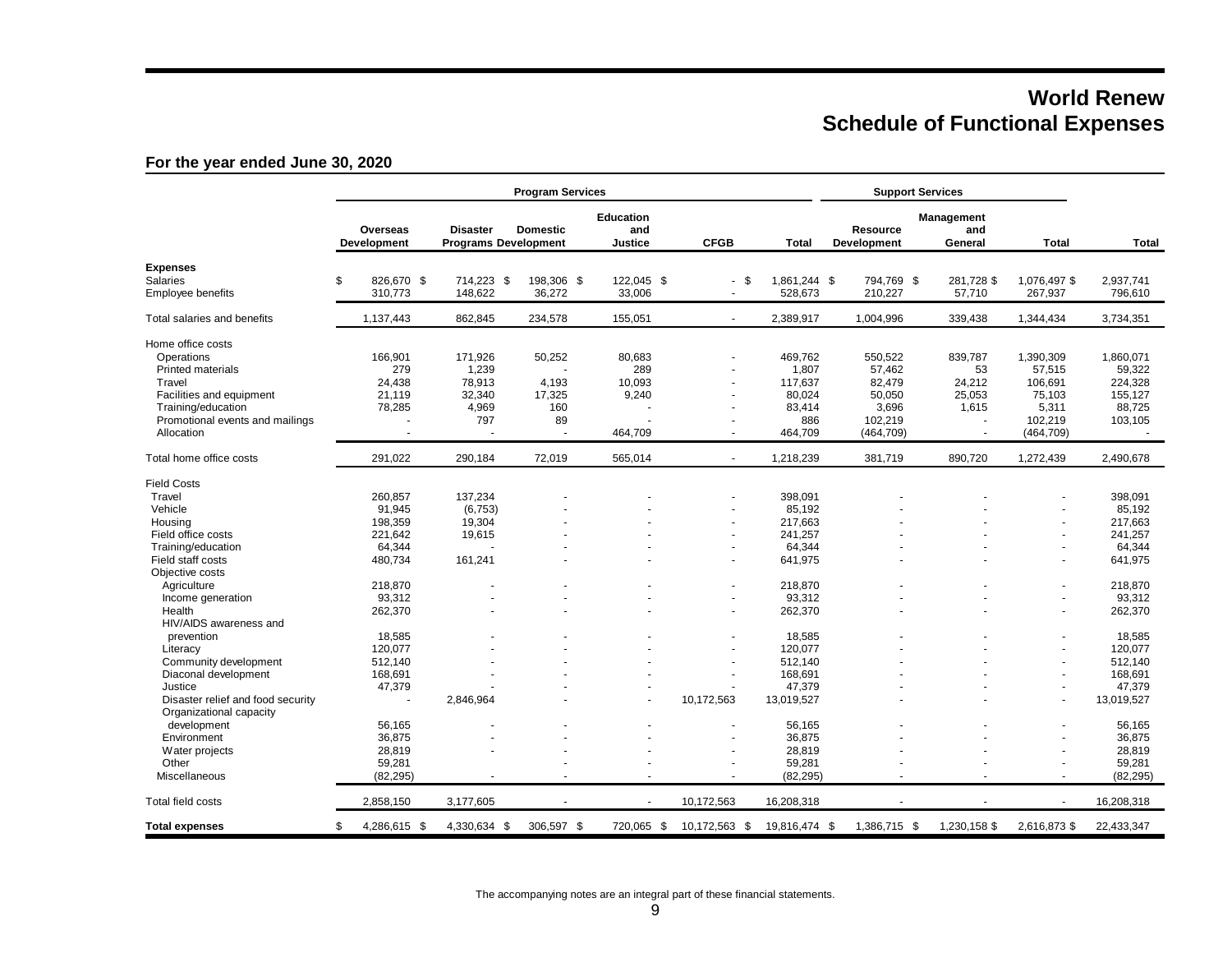## **World Renew Statement of Changes in Net Assets**

**For the year ended June 30**

|                                                                                                                 | <b>Operating</b>                 | <b>Board</b><br><b>Designated</b>   |    | <b>CFGB</b> | Total           |
|-----------------------------------------------------------------------------------------------------------------|----------------------------------|-------------------------------------|----|-------------|-----------------|
| Balance as at June 30, 2019                                                                                     | \$<br>1,462,098                  | \$<br>2,512,458                     | \$ | 2,211,555   | \$<br>6,186,111 |
| Excess (deficiency) of<br>revenue over expenses<br>Transfers- Joseph Fund<br>- Village Savings and<br>Loan Fund | (1,464,494)<br>592,533<br>49,399 | 566,792<br>(592, 533)<br>(49, 399)  |    | 192,124     | (705, 578)      |
| Balance as at June 30, 2020                                                                                     | 639,536                          | 2,437,318                           |    | 2,403,679   | 5,480,533       |
| Excess of revenue over expenses<br>Transfers- Joseph Fund<br>- Village Savings and<br>Loan Fund                 | 426,532<br>699,550<br>44,369     | 1,742,651<br>(699, 550)<br>(44,369) |    | 3,505,775   | 5,674,958       |
| Balance as at June 30, 2021                                                                                     | 1,809,987                        | 3,436,050                           | S  | 5.909,454   | \$11,155,491    |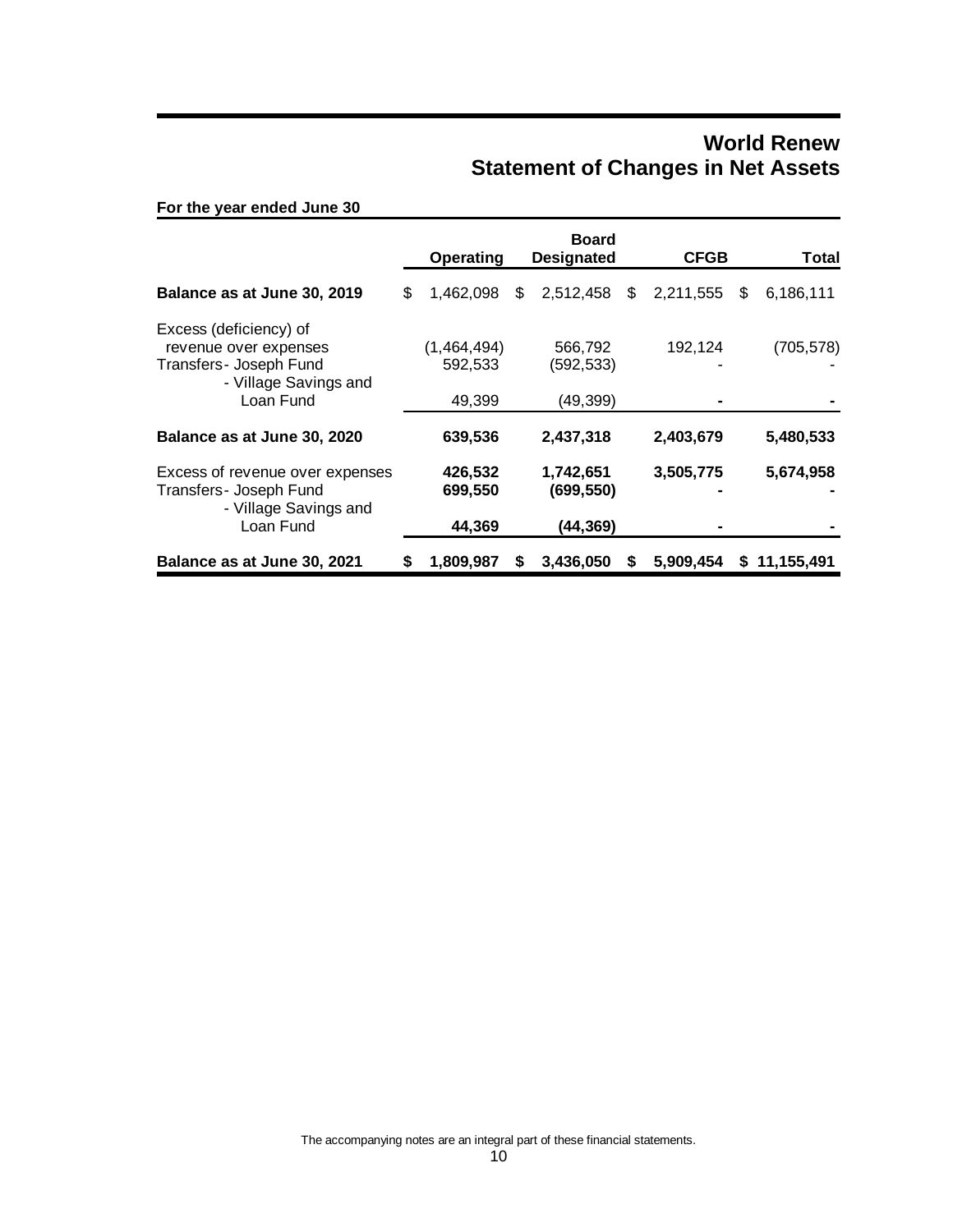# **World Renew Statement of Cash Flows**

| For the year ended June 30                                                                                                                                                                                                           | 2021                                                                     | 2020                                                                  |
|--------------------------------------------------------------------------------------------------------------------------------------------------------------------------------------------------------------------------------------|--------------------------------------------------------------------------|-----------------------------------------------------------------------|
| Cash flows from operating activities<br>Excess (deficiency) of revenue over expenses for the year<br>Adjustments to reconcile excess (deficiency) of revenue over<br>expenses to net cash provided by (used in) operating activities | 5,674,958<br>S.                                                          | \$<br>(705, 578)                                                      |
| Amortization of capital assets<br>Unrealized foreign exchange loss (gain) on due from related party<br>Changes in non-cash working capital balances                                                                                  | 1,947<br>178,909                                                         | 1,953<br>(41,006)                                                     |
| Accounts receivable<br>Prepaid expenses<br>Field advances<br>Due from related parties<br>Accounts payable and accrued liabilities<br>Deferred contributions                                                                          | 186,673<br>(25, 720)<br>403,310<br>(148,252)<br>244,693<br>(1, 422, 270) | (290, 728)<br>(24,000)<br>298,132<br>(2,629,022)<br>94,874<br>279,058 |
| Cash flows from investing activity<br>Increase in investment in CFGB                                                                                                                                                                 | 5,094,248<br>(3,505,775)                                                 | (3,016,317)<br>(192,124)                                              |
| Net increase (decrease) in cash                                                                                                                                                                                                      | 1,588,473                                                                | (3,208,441)                                                           |
| <b>Cash, beginning of year</b>                                                                                                                                                                                                       | 3,544,971                                                                | 6,753,412                                                             |
| Cash, end of year                                                                                                                                                                                                                    | \$5,133,444                                                              | \$<br>3,544,971                                                       |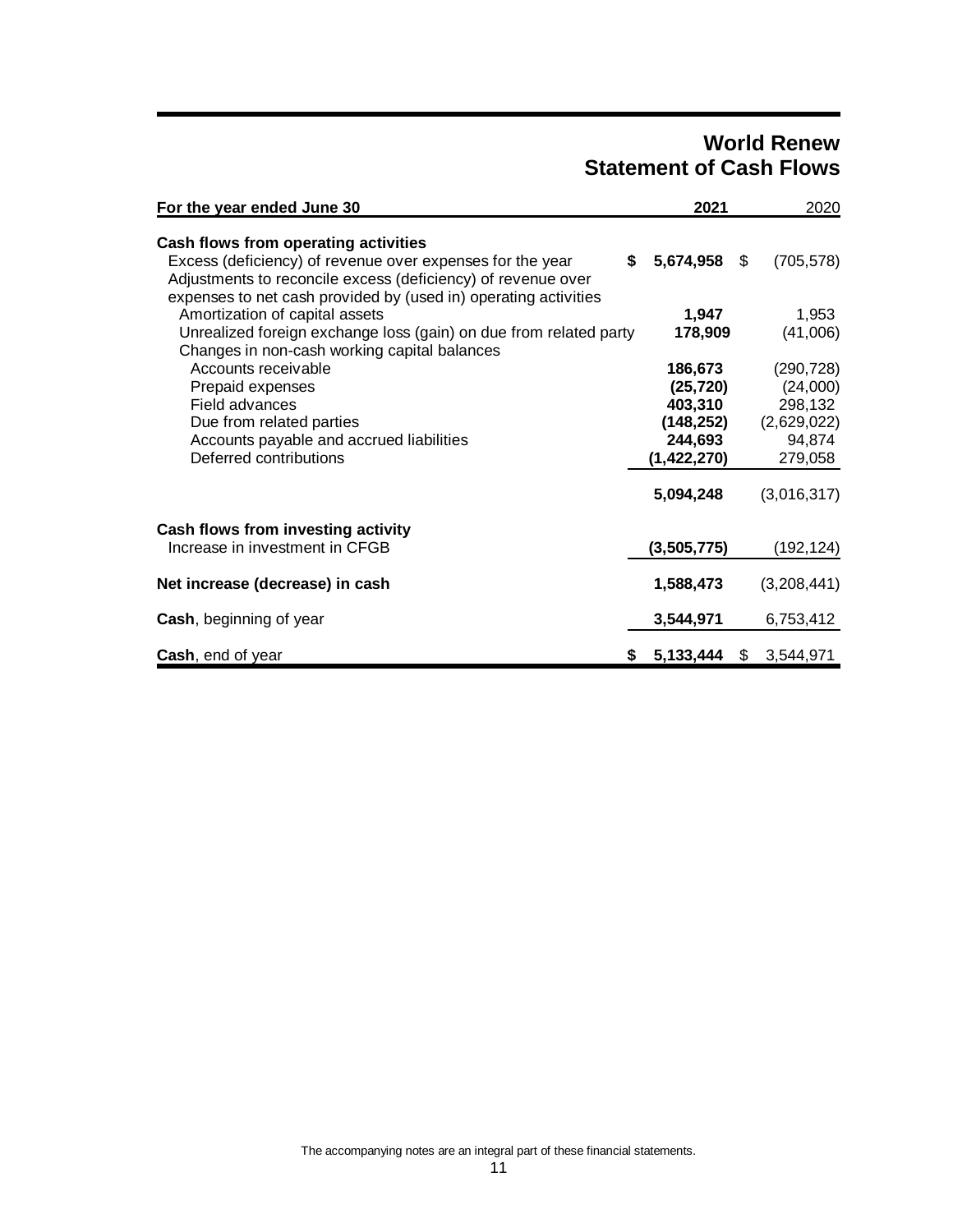#### **June 30, 2021**

#### **1. Significant Accounting Policies**

#### **Nature of Organization**

World Renew is incorporated under the Canada Not-for-Profit Corporations Act as a not-forprofit corporation without share capital and is a registered charity under the Income Tax Act. The purpose of World Renew is to provide programs to aid developing countries and disaster relief, where necessary.

World Renew administers its overseas work in association with World Renew of the United States of America ("World Renew USA"), a Michigan non-profit corporation, through a joint ministry agreement which they have established. World Renew accounts for its proportionate share of shared costs incurred by the joint ministry.

#### **Basis of Accounting**

The financial statements of World Renew have been prepared in accordance with Canadian accounting standards for not-for-profit organizations.

#### **Fund Accounting**

World Renew follows the Restricted Fund method of accounting. World Renew ensures, as part of its fiduciary responsibilities, all funds received with a restricted purpose are expensed for that purpose.

For financial reporting purposes, the accounts have been classified into the following funds:

- (i) The Operating Fund accounts for World Renew's program delivery and administrative activities. This Fund reports unrestricted donations and restricted donations that do not have a separate restricted fund presented.
- (ii) The Board Designated Fund includes the Joseph Fund, the Village Savings and Loan Fund and the Grants Reserve Fund.

Non-designated estate gifts received in any given year are placed in the Joseph Fund. These funds, coupled with specifically designated Joseph Fund gifts, represent the Joseph Fund. The Joseph Fund releases funds into general operations over a period of seven years, 10% in year one and 15% in each of the remaining six years. During the year, gifts of \$1,668,097 (2020 - \$501,616) were made to the Joseph Fund and recognized as contribution revenue. During the year, \$699,550 (2020 - \$592,533) was transferred to the Operating Fund via an interfund transfer.

The Village Savings and Loan Fund consists of specifically designated gifts. Funds are released into general operations when certain program criteria are met over a period of fifteen years, at the rate of approximately 6.67%. During the year, gifts of \$74,554 (2020 - \$65,176) were made to the Village Savings and Loan Fund and recognized as contribution revenue. During the year, \$44,369 (2020 - \$49,399) was transferred to the Operating Fund via an interfund transfer.

(iii) The CFGB Fund reports the assets, revenue and expenses relating to the Canadian Foodgrains Bank Association Inc. ("CFGB").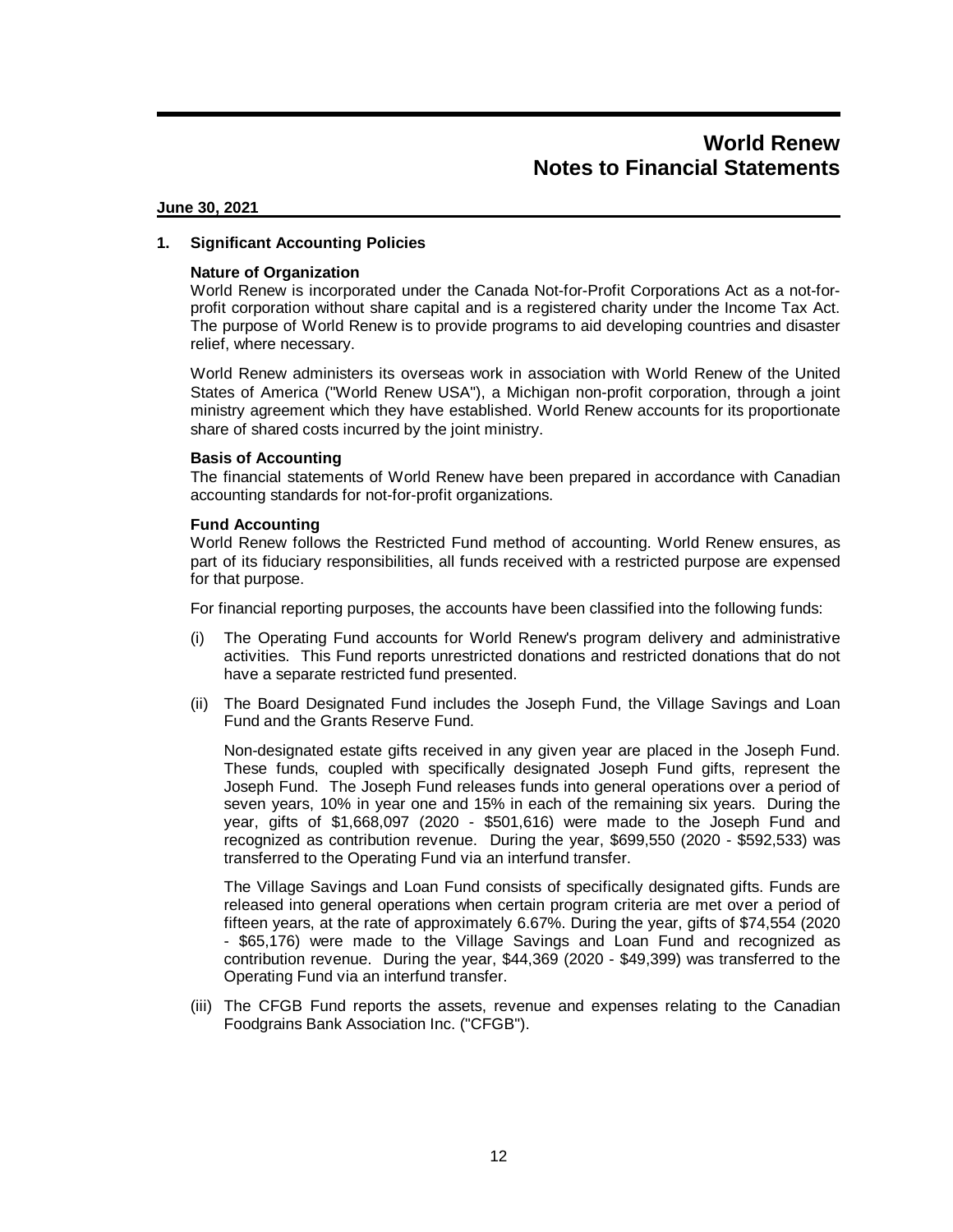#### **June 30, 2021**

#### **1. Significant Accounting Policies (Continued)**

#### **Revenue Recognition**

Contributions are recorded as revenue when received or receivable if the amount to be received can be reasonably estimated and collection is reasonably assured. Due to the difficulty in determining their value and in that they would otherwise not have been purchased, contributed materials and services are not recognized in the financial statements.

Government contributions and other significant institutional grants are recorded as deferred revenue when the contribution is awarded and revenue is recognized as the requisite program expenses are incurred.

#### **Capital Assets**

Capital assets are recorded at cost less accumulated amortization. Amortization is provided over the estimated useful life using the straight-line basis as follows:

| Computer equipment | 3 years  |
|--------------------|----------|
| Office equipment   | 10 years |

#### **Program Service Expenses**

Program expenses paid through World Renew USA, an affiliated organization, are expensed when invoiced from that organization. Salaries for program expenses paid directly by World Renew are recorded as the costs are incurred.

Other program expenses for non-domestic programs are expensed when the funds are spent in the field for program purposes.

Domestic program expenses are recorded as the costs are incurred.

#### **Allocation of Support Services**

World Renew's principal activity is to provide services for five major programs: overseas development, disaster relief, domestic development, education and justice and Canadian Foodgrains Bank Association Inc. ("CFGB"). The costs of each include the salaries, benefits, home office costs and field costs. All allocations are based on an estimate of time in each function.

World Renew also incurs support services that are common to more than one program or department. There are two major categories of support services, namely management and general, and resource development. Resource development consists of the following departments: general communications, major donors, church relations, missionary program partner and communications.

50% of the expenses incurred in certain resource development departments is allocated to the education and justice program. These resource development departments are church relations, missionary program partner and communications.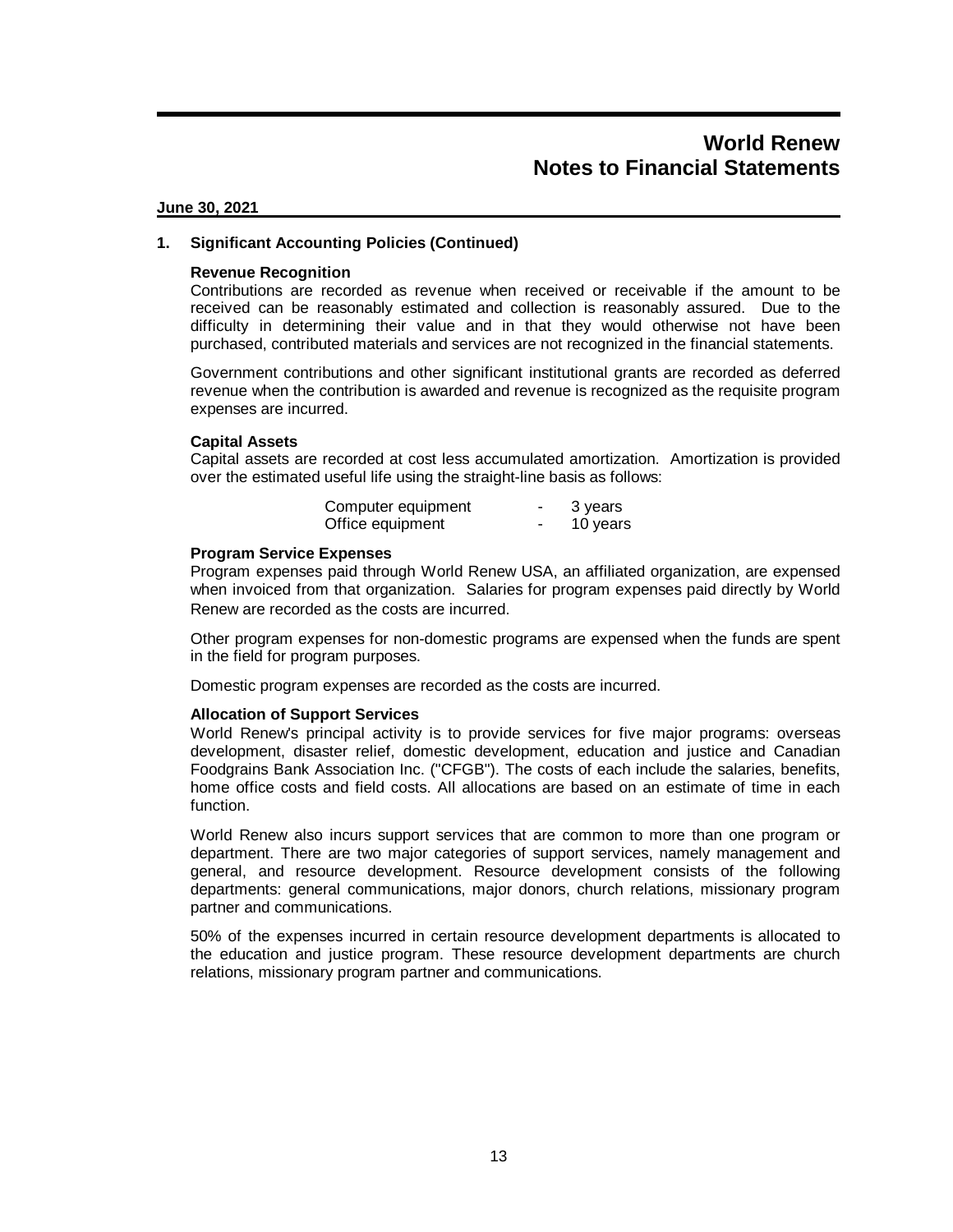#### **June 30, 2021**

#### **1. Significant Accounting Policies (Continued)**

#### **Foreign Currency Translation**

At the transaction date, each asset, liability, revenue and expense is translated into Canadian dollars by the use of the exchange rate in effect at that date. At the year end date, monetary assets and liabilities are translated into Canadian dollars by using the exchange rate in effect at that date and the resulting foreign exchange gains and losses are included in income in the current period.

As at June 30, 2021, there was \$888,432 (2020 - \$840,709) denominated in US dollars included in cash and \$2,106,189 denominated in US dollars due from World Renew USA (2020 - \$1,882,785)

#### **Pension Plan**

World Renew maintains a defined contribution pension plan for unordained employees. Contributions are recognized as an expense in the year to which they relate.

#### **Use of Estimates**

The preparation of financial statements in accordance with Canadian accounting standards for not-for-profit organizations requires the management to make estimates and assumptions that affect the reported amounts of assets and liabilities and disclosure of contingent assets and liabilities at the date of the financial statements, and the reported amounts of revenue and expenses during the reporting period. Actual results could differ from management's best estimates, as additional information becomes available in the future.

#### **Financial Instruments**

Financial instruments are recorded at fair value at initial recognition. All investments have been designated to be in the fair value category, with investment income reported in operations. All other financial instruments are subsequently reported at cost or amortized cost less impairment, if applicable. Transaction costs on the acquisition, sale or issue of financial instruments are expensed for those items remeasured at fair value at each statement of financial position date and charged to the financial instrument for those measured at amortized cost.

Financial assets are tested for impairment when indicators of impairment exist. When a significant change in the expected timing or amount of the future cash flows of the financial asset is identified, the carrying amount of the financial asset is reduced and the amount of the write-down is recognized in net income. A previously recognized impairment loss may be reversed to the extent of the improvement, provided it is not greater than the amount that would have been reported at the date of the reversal had the impairment not been recognized previously, and the amount of the reversal is recognized in net income.

#### **Income Taxes**

No provision for income taxes is required as World Renew is exempt from income taxes under the Income Tax Act.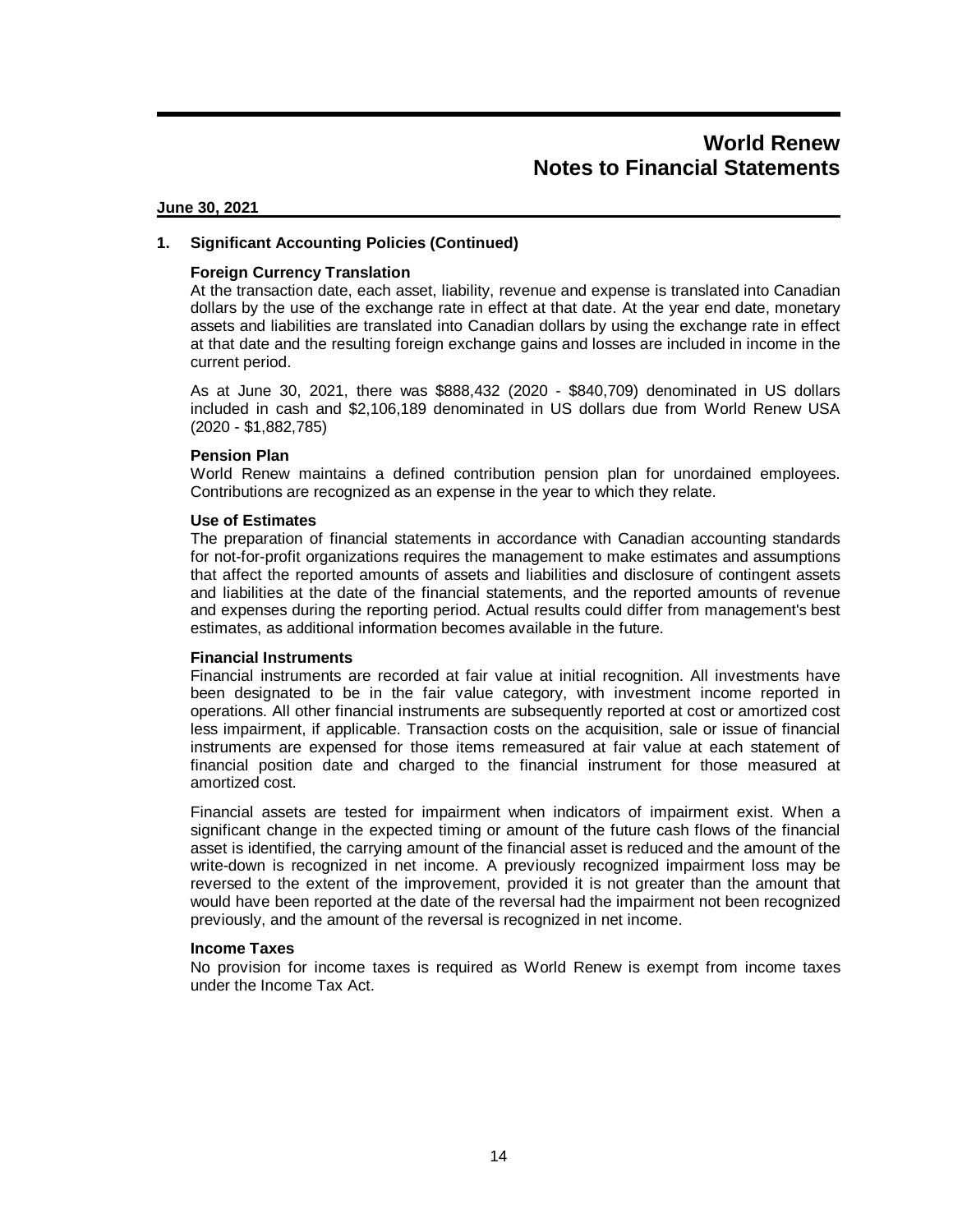#### **June 30, 2021**

#### **2. Field Advances**

Field advances are due on demand and represent holdings of overseas offices for use of current and future programs consisting of reconciled overseas bank accounts, petty cash holdings, staff advances, and in certain offices, emergency evacuation funds.

#### **3**. **Related Party Balances and Transactions**

The following table summarizes the amounts due from related parties, which are organizations related through common control:

|                                                                                                             |    | 2021                   | 2020                                       |
|-------------------------------------------------------------------------------------------------------------|----|------------------------|--------------------------------------------|
| Due from related parties                                                                                    |    |                        |                                            |
| Due from The Christian Reformed Church in North<br>America - Canada Corporation<br>Due from World Renew USA | S. | 2,610,410              | <b>2,063,321</b> \$ 2,138,472<br>2,565,916 |
|                                                                                                             |    | 4,673,731 \$ 4,704,388 |                                            |

The amounts due from related parties are unsecured, non-interest-bearing and have no fixed terms of repayment.

World Renew is affiliated with World Renew USA and certain field projects are jointly funded. Payables to or receivables from World Renew USA result depending upon the original funding sources and availability of funds for the joint field projects. During the year, in connection with the joint field projects, \$1,028,894 (2020 - \$1,592,895) of expenses were allocated to World Renew from World Renew USA, and \$4,637,818 (2020 - \$5,327,490) of expenses were allocated from World Renew to World Renew USA.

World Renew also paid \$815,425 (2020 - \$793,678) to the Christian Reformed Church in North America - Canada Corporation for management and support services.

These transactions were made in the normal course of business and have been recorded in appropriate expense accounts at the exchange amounts.

#### **4. Canadian Foodgrains Bank Association Inc.**

World Renew is one of fifteen partners in the Canadian Foodgrains Bank Association Inc. ("CFGB"). CFGB, with support from its partners and Global Affairs Canada, provides support to developing countries.

The investment in CFGB represents residual funds held by CFGB for World Renew.

As part of the operating agreement, should World Renew ever cease to be a member, the balance with CFGB would remain with CFGB and would be directed towards an approved program and/or a standing partner of CFGB.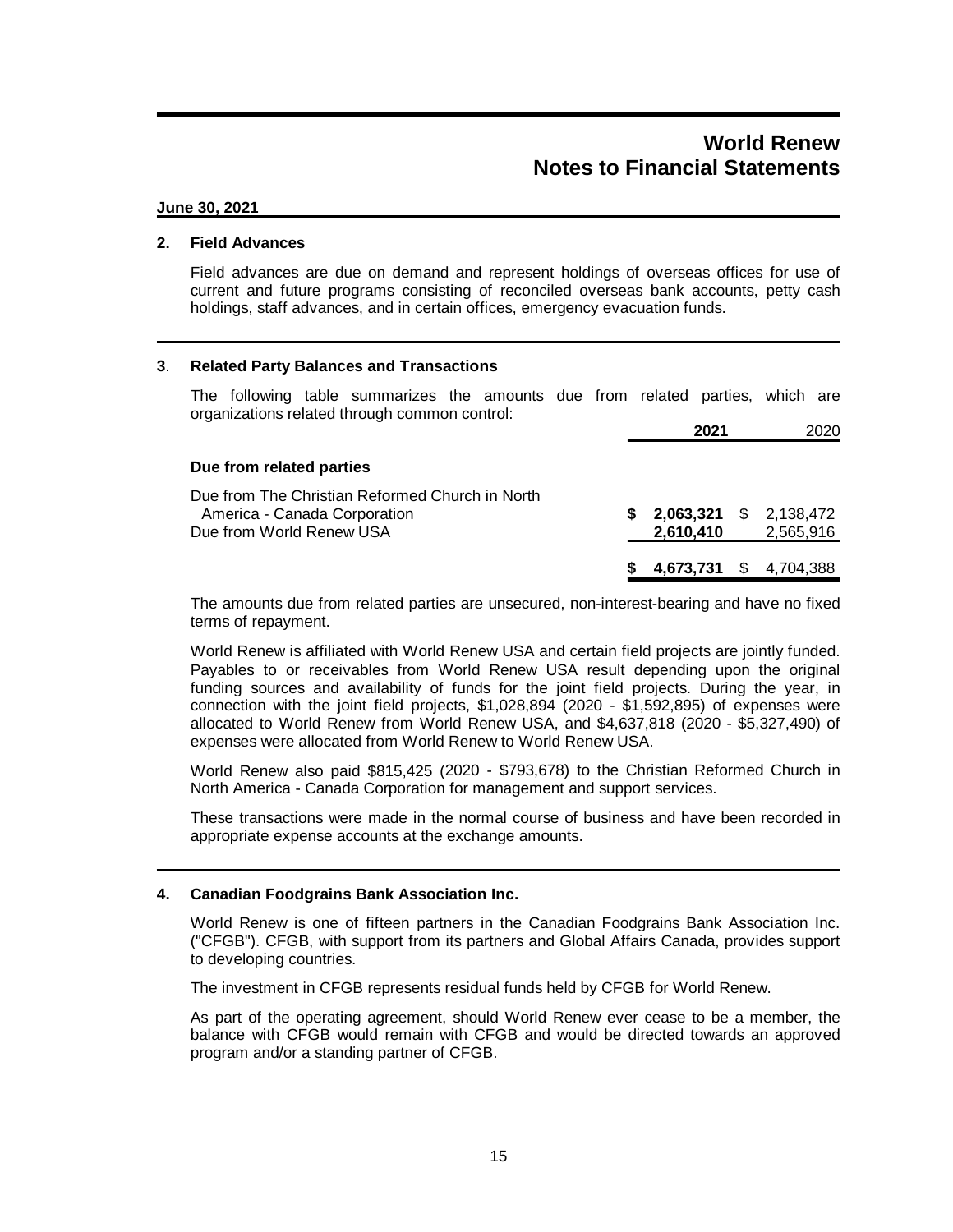#### **June 30, 2021**

#### **5. Capital Assets**

|                                        |    |                 |                                    | 2021            |   |                             |    | 2020            |
|----------------------------------------|----|-----------------|------------------------------------|-----------------|---|-----------------------------|----|-----------------|
|                                        |    | Cost            | <b>Accumulated</b><br>Amortization | Cost            |   | Accumulated<br>Amortization |    |                 |
| Computer equipment<br>Office equipment | \$ | 1,385<br>43,549 | \$                                 | 1,385<br>41,157 | S | 1,385<br>43,549             | S  | 1,385<br>39,210 |
|                                        | S  | 44,934          | \$                                 | 42,542          | S | 44.934                      | \$ | 40,595          |
| Net book value                         |    |                 | \$                                 | 2,392           |   |                             | \$ | 4,339           |
|                                        |    |                 |                                    |                 |   |                             |    |                 |

#### **6. Deferred Contributions**

Deferred contributions represent funds for specific development and disaster relief programs in excess of expenses incurred on these programs.

|                                                                                                                         | 2021                                  | 2020 |                                         |
|-------------------------------------------------------------------------------------------------------------------------|---------------------------------------|------|-----------------------------------------|
| Balance, beginning of year<br>Amounts recognized as revenue in the year<br>Amounts received related to ongoing projects | 5,411,445<br>(6,958,500)<br>5,536,230 |      | 5,135,073<br>(6, 250, 056)<br>6,526,428 |
| Balance, end of year                                                                                                    | <b>3,989,175</b> \$ 5,411,445         |      |                                         |

### **7. Credit Facility**

The Board has authorized the use of agency funds, on deposit with its banker and incorporated in the cash management system, as collateral for borrowing of the Christian Reformed Church in North America. No amount has been drawn upon this credit facility as at June 30, 2021 (2020 - \$Nil).

#### **8. Pension Plans**

Unordained employees of the Christian Reformed Church are covered by a group registered retirement savings plan, under which World Renew contributes a specified percentage of its employees' base salary. During the year ended June 30, 2021, the contributions to the plan were \$275,622 (2020 - \$239,603).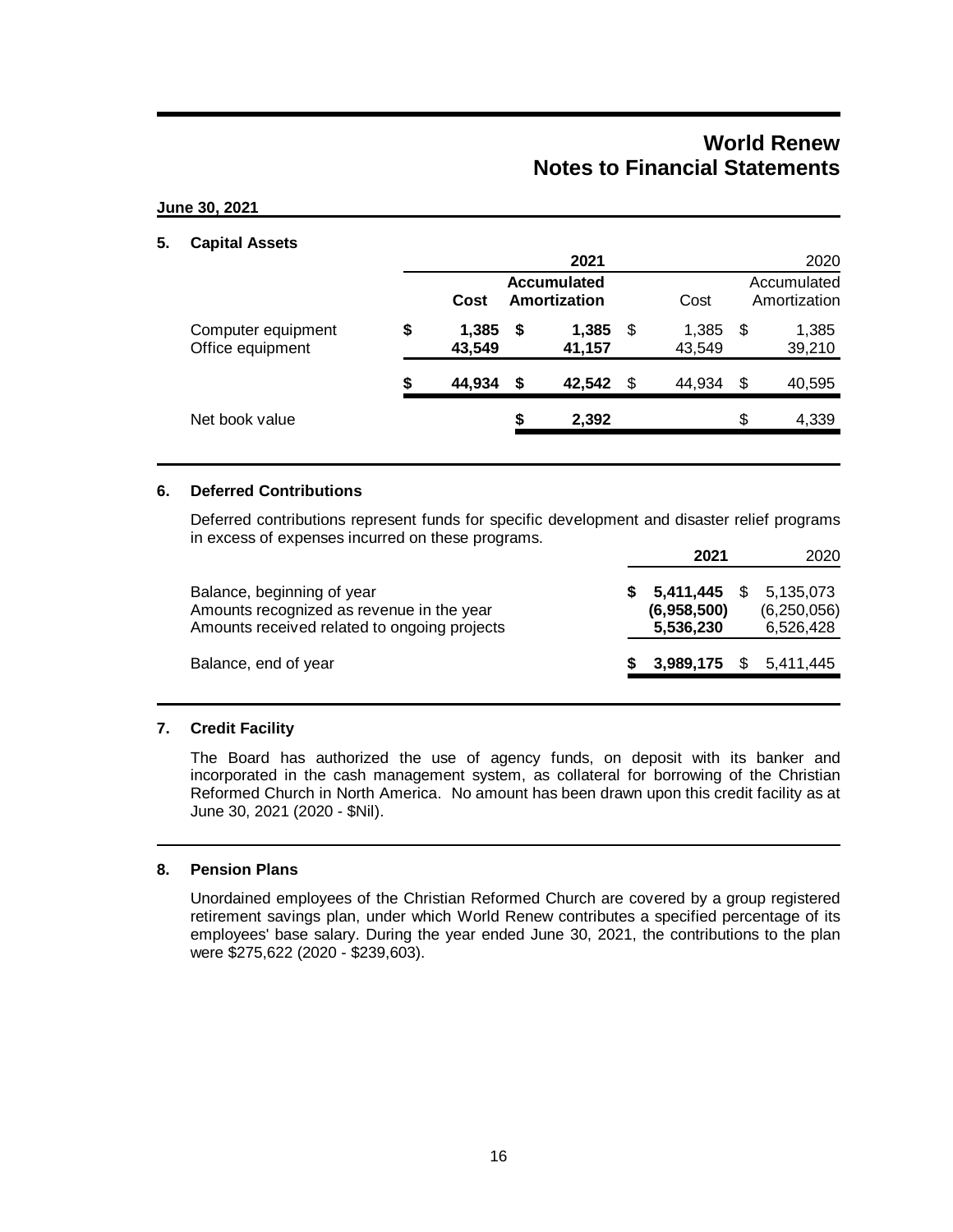#### **June 30, 2021**

#### **9. Financial Instrument Risks**

#### **Credit Risk**

Credit risk is the risk that one party to a financial instrument will cause a financial loss for the other party by failing to discharge an obligation. World Renew is exposed to credit risk resulting from the possibility that a counterparty to a financial instrument defaults on their financial obligations; if there is a concentration of transactions carried out with the same counterparty; or of financial obligations which have similar economic characteristics such that they could be similarly affected by changes in economic conditions. World Renew's financial instruments that are exposed to concentrations of credit risk related primarily to its accounts receivable and due from related parties. World Renew is also exposed to credit risk arising from all of its bank accounts being held at one financial institution with deposits exceeding Canadian Deposit Insurance Corporation coverage limits. There have not been any changes in the risk from the prior year.

#### **Currency Risk**

Currency risk is the risk that the fair value of future cash flows of a financial instrument will fluctuate because of changes in foreign exchange rates. A significant portion of World Renew's expenses are incurred in foreign countries. World Renew is exposed to foreign exchange fluctuations to the extent that these purchases are denominated in U.S. dollars. World Renew's financial instruments that are exposed to currency risk relate primarily to its cash and due from related parties. World Renew considers this risk to be acceptable and therefore does not hedge its foreign exchange rate risks. There have not been any changes in the risk from the prior year.

#### **10. COVID-19 Pandemic**

On March 11, 2020, the World Health Organization declared the outbreak of COVID-19 a pandemic, resulting in economic uncertainties. As the impacts of COVID-19 continue, there could be further impact on the Organization, its funders and donors. Management is actively monitoring the effect of its financial condition, liquidity, operations, suppliers, sector, and workforce. Given the daily evolution of the COVID-19 pandemic and the global responses to curb its spread, the Organization is not able to fully estimate the effects of the COVID-19 pandemic on its results of operations, financial condition, or liquidity at this time.

#### **11. Comparative Figures**

Certain comparative amounts have been reclassified to conform to the current year presentation.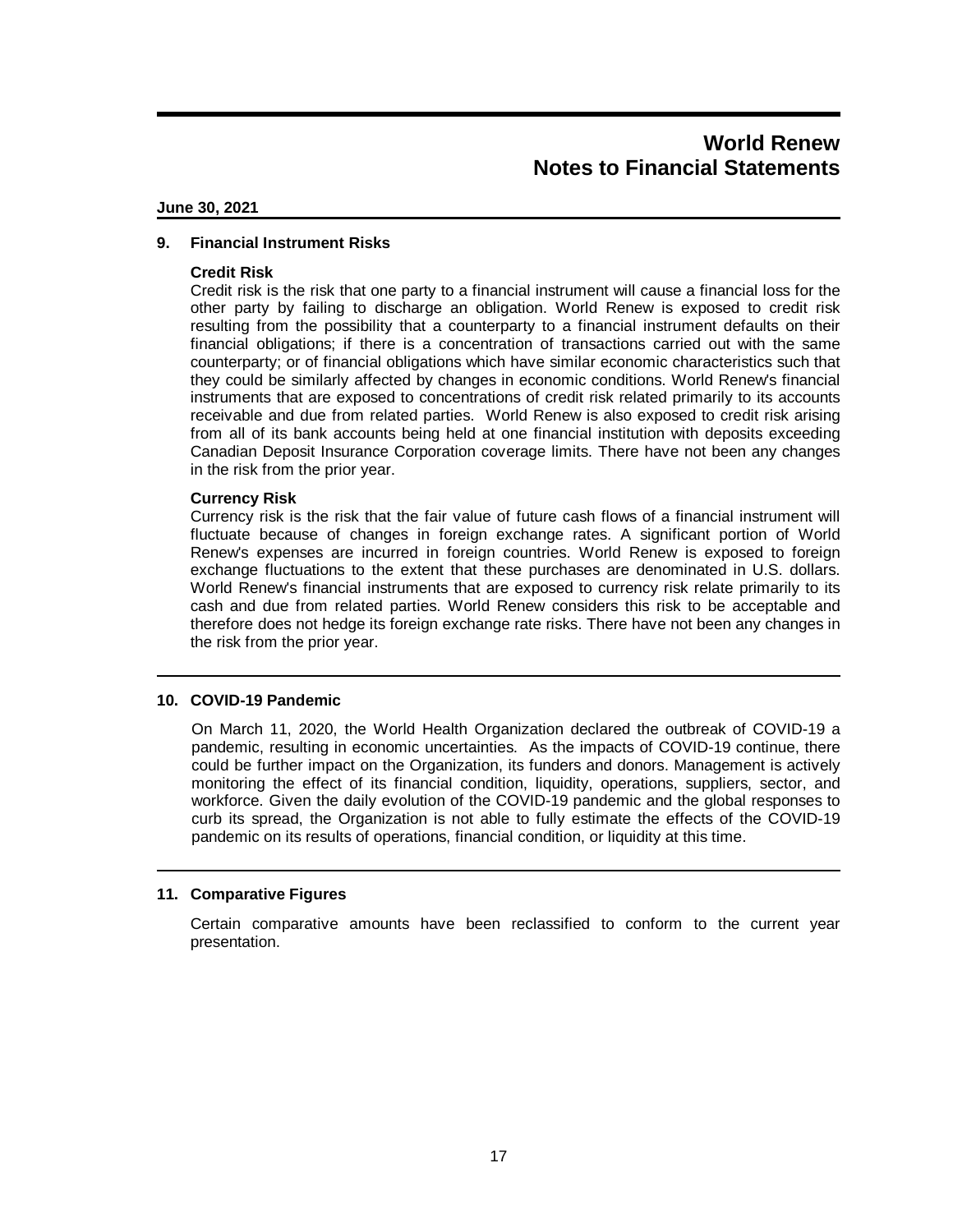| For the year ended June 30 |    | 2021      | 2020            |
|----------------------------|----|-----------|-----------------|
|                            |    |           |                 |
| Bangladesh                 | \$ |           | \$<br>320,109   |
| Cambodia                   |    | (2,848)   | 25,107          |
| Development Team           |    | 680,486   | 672,237         |
| East Africa Ministry Team  |    | 128,947   |                 |
| Guatemala                  |    | (286)     | 17,096          |
| Haiti                      |    | 6,000     | 16,206          |
| Honduras                   |    | 334,655   | 129,080         |
| India                      |    |           | 6,738           |
| Kenya                      |    | 696,558   | 648,935         |
| Laos                       |    | 514,610   | 528,951         |
| Malawi                     |    | 197,144   | 330,328         |
| Mali                       |    | 66,806    | 34,184          |
| Mexico                     |    | (344)     |                 |
| Mozambique                 |    | 254,233   | 234,204         |
| Nicaragua                  |    | (3, 586)  | 80,861          |
| Niger                      |    | 10,930    | 17,127          |
| Nigeria                    |    | 4,230     | 11,240          |
| Senegal                    |    | 10,115    | 18,486          |
| Sierra Leone               |    | 5,696     | 17,740          |
| Tanzania                   |    | 346,020   | 405,898         |
| Uganda                     |    | 366,515   | 328,212         |
| Zambia                     |    | 376,940   | 443,876         |
|                            |    |           |                 |
|                            | S. | 3,992,821 | \$<br>4,286,615 |

# **World Renew Schedule of Overseas Development Programs Expenses**